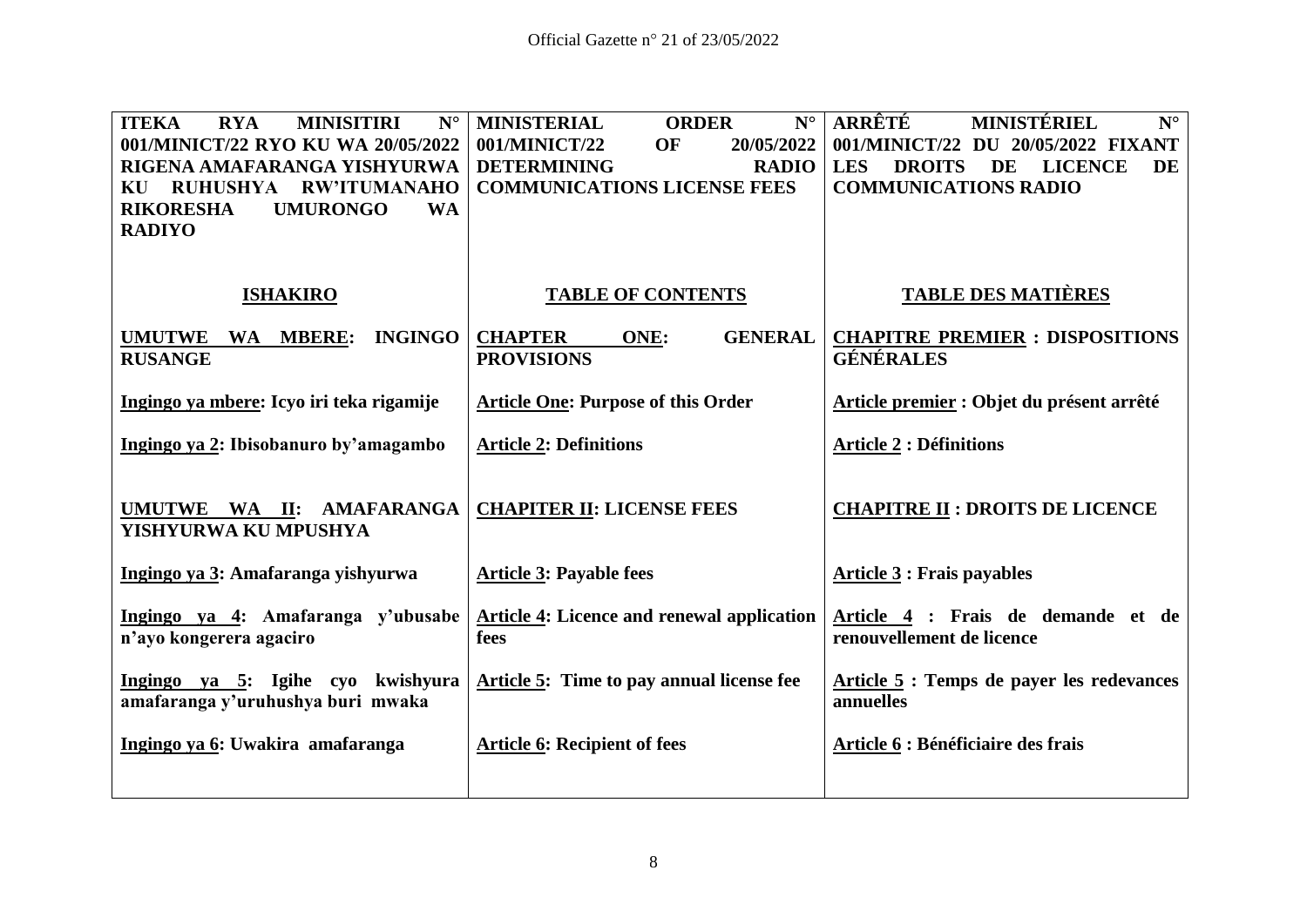| Ingingo ya 7: Imirongo isonewe                                                                       | <b>Article 7: Exempted bands</b>                                              | Article 7 : Bandes exonérées                                                                                                                |
|------------------------------------------------------------------------------------------------------|-------------------------------------------------------------------------------|---------------------------------------------------------------------------------------------------------------------------------------------|
| Ingingo ya 8: Uruhushya rw'itumanaho<br>rikoresha umurongo wa radiyo rw'igihe<br>kiri munsi y'umwaka | Article 8: Radio communication license of<br>less than one year               | Article 8 : Licence de radiocommunication<br>d'une durée inférieure à une année                                                             |
| Ingingo ya 9: Impamvu zo guta agaciro<br>k'uruhushya rw'itumanaho<br>rikoresha<br>umurongo wa radiyo | Article 9: Causes of termination of a radio<br>communication license validity | Article 9 : Causes de fin de validité d'une<br>licence de radiocommunication                                                                |
| Ingingo ya 10: Igabanywa ry'ibiciro<br>n'impamvu zishingirwaho                                       | determining factors                                                           | Article $\overline{10}$ : Reductions of fees and $\overline{Ar}$ Article $\overline{10}$ : Réductions des frais et facteurs<br>déterminants |
| Ingingo ya 11: Porogaramu zikoresha<br>ingufu nke n'izitagera kure                                   | Article 11: Low power and low range<br>applications                           | <b>Article 11 : Applications de faible puissance</b><br>et de faible portée                                                                 |
| UMUTWE WA III: INGINGO ZISOZA                                                                        | <b>CHAPTER III: FINAL PROVISIONS</b>                                          | <b>CHAPITRE</b><br><b>DISPOSITIONS</b><br>Ш<br>$\ddot{\cdot}$<br><b>FINALES</b>                                                             |
| Ingingo ya 12: Ivanwaho ry'ingingo<br>zinyuranyije n'iri teka                                        | <b>Article 12: Repealing provision</b>                                        | <b>Article 12 : Disposition abrogatoire</b>                                                                                                 |
| Ingingo ya 13: Igihe iri teka ritangirira<br>gukurikizwa                                             | <b>Article 13: Commencement</b>                                               | Article 13 : Entrée en vigueur                                                                                                              |
|                                                                                                      |                                                                               |                                                                                                                                             |
|                                                                                                      |                                                                               |                                                                                                                                             |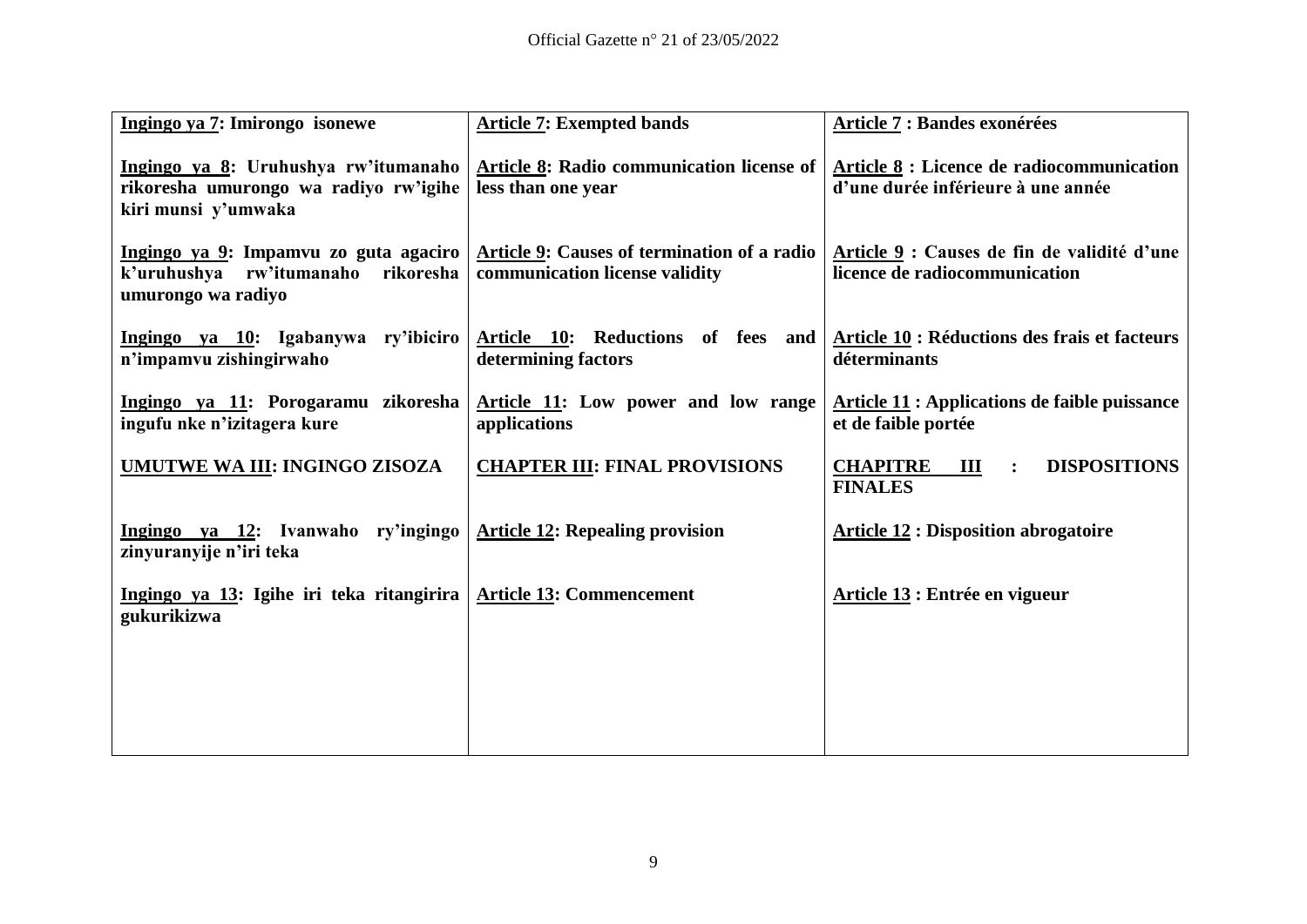| <b>ITEKA</b><br><b>RYA</b><br><b>MINISITIRI</b><br>$N^{\circ}$<br>001/MINICT/22 RYO KU WA 20/05/2022<br>RIGENA AMAFARANGA YISHYURWA<br><b>RUHUSHYA</b><br><b>RW'ITUMANAHO</b><br>KU<br><b>RIKORESHA</b><br><b>UMURONGO</b><br><b>WA</b><br><b>RADIYO</b> | <b>MINISTERIAL</b><br><b>ORDER</b><br>$N^{\circ}$<br>001/MINICT/22<br>OF<br>20/05/2022<br><b>DETERMINING</b><br><b>RADIO</b><br><b>COMMUNICATIONS LICENSE FEES</b> | ARRÊTÉ<br><b>MINISTÉRIEL</b><br>$N^{\circ}$<br>001/MINICT/22 DU 20/05/2022 FIXANT<br><b>DROITS</b><br><b>LES</b><br>DE<br><b>LICENCE</b><br><b>DE</b><br><b>COMMUNICATIONS RADIO</b> |
|----------------------------------------------------------------------------------------------------------------------------------------------------------------------------------------------------------------------------------------------------------|--------------------------------------------------------------------------------------------------------------------------------------------------------------------|--------------------------------------------------------------------------------------------------------------------------------------------------------------------------------------|
| <b>Minisitiri</b><br>w'Ikoranabuhanga<br>mu<br>Itumanaho no Guhanga Ibishya;                                                                                                                                                                             | The<br><b>Minister</b><br>Information,<br><b>of</b><br><b>Technology</b><br>Communication,<br>and<br><b>Innovation;</b>                                            | Le Ministre<br><b>Technologie</b><br>de<br>la<br>de<br>l'Information,<br>Communication<br><b>et</b><br>Innovation;                                                                   |
| Ashingiye<br>Itegeko<br><b>N</b> shinga<br>ku<br>rya<br>Repubulika y'u Rwanda ryo mu 2003<br>ryavuguruwe mu 2015, cyane cyane mu<br>ngingo zaryo, iya 121, iya 122 n'iya 176;                                                                            | Pursuant to the Constitution of the Republic<br>of Rwanda of 2003 revised in 2015, especially<br>in Articles 121, 122 and 176;                                     | Vu la Constitution de la République du<br>Rwanda de 2003 révisée en 2015, spécialement<br>en ses articles 121, 122 et 176;                                                           |
| Ashingiye ku Itegeko n° 24/2016 ryo ku wa<br>18/06/2016 rigenga Ikoranabuhanga mu<br>Itangazabumenyi n'Itumanaho, cyane cyane<br>mu ngingo yaryo ya 20;                                                                                                  | Pursuant to Law n° 24/2016 of 18/06/2016<br>governing Information and Communication<br>Technologies, especially in Article 20;                                     | Vu la Loi nº 24/2016 du 18/06/2016 régissant<br>les Technologies de l'Information et de la<br>Communication, spécialement en son article<br>20:                                      |
| ku Iteka rya<br>Minisitiri<br>Asubiye<br>$n^{\rm o}$<br>03/RURA/2005 ryo ku wa 14/07/2005 rigena<br>ibiciro by'impushya z'itumanaho rikoresha<br>umurongo wa radiyo;                                                                                     | Having reviewed Ministerial Decree n°<br>03/RURA/2005 of 14/07/2005 determining<br>fees for radio communications licenses;                                         | Revu l'Arrêté Ministériel nº 03/RURA/2005<br>du 14/07/2005 sur les frais des licences de<br>radiocommunication;                                                                      |
| Inama y'Abaminisitiri<br>yateranye ku wa<br>19/02/2021<br>kubisuzuma<br>imaze<br>no<br>kubyemeza;                                                                                                                                                        | After consideration and approval by the<br>Cabinet, in its meeting of 19/02/2021;                                                                                  | Après examen et adoption par le Conseil des<br>Ministres, en sa séance du 19/02/2021 ;                                                                                               |
| <b>ATEGETSE:</b>                                                                                                                                                                                                                                         | <b>ORDERS:</b>                                                                                                                                                     | ARRÊTE:                                                                                                                                                                              |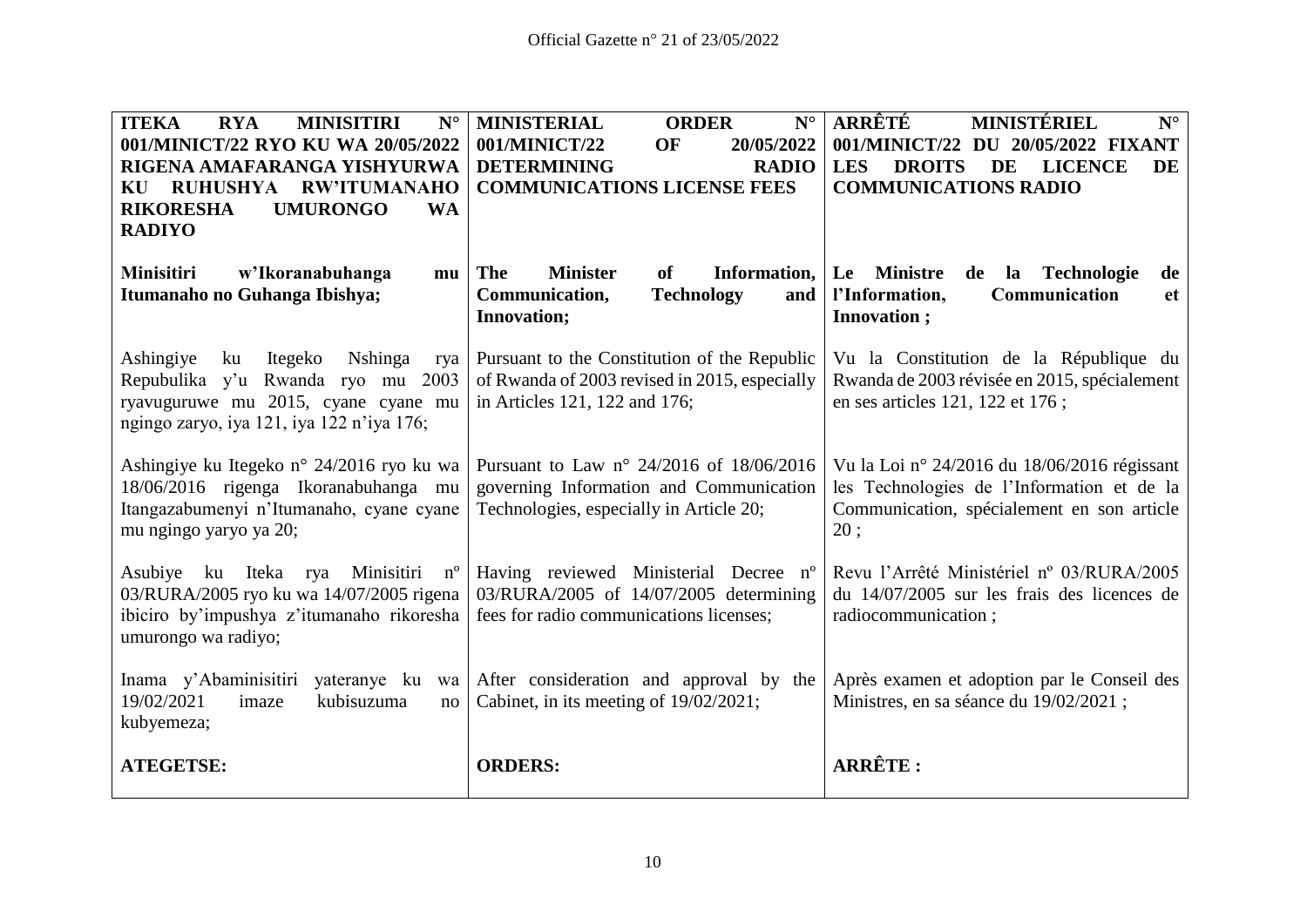| <b>INGINGO</b><br><b>UMUTWE</b><br>WA MBERE:<br><b>RUSANGE</b>                                                                                                                                     | <b>CHAPTER</b><br><b>GENERAL</b><br>ONE:<br><b>PROVISIONS</b>                                                                                                                            | <b>CHAPITRE PREMIER : DISPOSITIONS</b><br><b>GÉNÉRALES</b>                                                                                                                                                                                                  |
|----------------------------------------------------------------------------------------------------------------------------------------------------------------------------------------------------|------------------------------------------------------------------------------------------------------------------------------------------------------------------------------------------|-------------------------------------------------------------------------------------------------------------------------------------------------------------------------------------------------------------------------------------------------------------|
| Ingingo ya mbere: Icyo iri teka rigamije                                                                                                                                                           | <b>Article One: Purpose of this Order</b>                                                                                                                                                | Article premier : Objet du présent arrêté                                                                                                                                                                                                                   |
| Iri teka rigena amafaranga yishyurwa n'ufite<br>uruhushya rw'itumanaho rikoresha radiyo<br>imbere<br>ubukungu<br>hagamijwe<br>guteza<br>n'imicungire inoze y'impuzamirongo ya<br>radiyo mu Rwanda. | This Order determines payable fees by a<br>holder of radio communications license in<br>order to promote economic growth and<br>effective management of frequency spectrum<br>in Rwanda. | Le présent arrêté détermine les frais payables<br>titulaire<br>d'une<br>licence<br>par<br>un<br>de<br>radiocommunications<br>le<br>dans<br>but<br>de<br>promouvoir une croissance économique et une<br>gestion efficace<br>des spectres radio au<br>Rwanda. |
| Ingingo ya 2: Ibisobanuro by'amagambo                                                                                                                                                              | <b>Article 2: Definitions</b>                                                                                                                                                            | <b>Article 2 : Définitions</b>                                                                                                                                                                                                                              |
| teka,<br>amagambo<br>akurikira<br>Muri<br>iri<br>asobanurwa ku buryo bukurikira:                                                                                                                   | In this Order, the following terms are defined<br>as follows:                                                                                                                            | Aux fins du présent arrêté, les termes repris ci-<br>après sont définis comme suit :                                                                                                                                                                        |
| 1° itumanaho rigendanwa: itumanaho<br>rikoresha radiyo hagati y'amaradiyo<br>agendanwa n'iminara cyangwa hagati<br>y'amaradiyo agendanwa yo ubwayo;                                                | $1^\circ$ mobile<br>service:<br>radio<br>communication service between<br>mobile and land stations<br>or<br>between mobile stations;                                                     | 1° service<br>mobile<br>service<br>$\cdot$<br>de<br>radiocommunication entre des stations<br>mobiles et des stations terrestres ou<br>entre des stations mobiles;                                                                                           |
| sitasiyo y'itumanaho igendanwa:<br>sitasiyo y'itumanaho mu itumanaho<br>rigendanwa yagenewe gukoreshwa<br>mu itumanaho rigendanwa cyangwa<br>ihagaze ahantu runaka;                                | mobile station: station in the<br>mobile service intended to be used<br>while in motion or during halts at<br>unspecified points;                                                        | station mobile : station du service<br>mobile destinée à être utilisée soit en<br>mouvement soit au cours de haltes à<br>des points indéterminés ;                                                                                                          |
| $3^{\circ}$<br>sitasiyo<br>itumanaho<br>iri<br>hamwe:<br>ritagendanwa;                                                                                                                             | $3^{\circ}$<br>fixed station: a station in a fixed<br>service;                                                                                                                           | station fixe : une station d'un service<br>$3^{\circ}$<br>fixe;                                                                                                                                                                                             |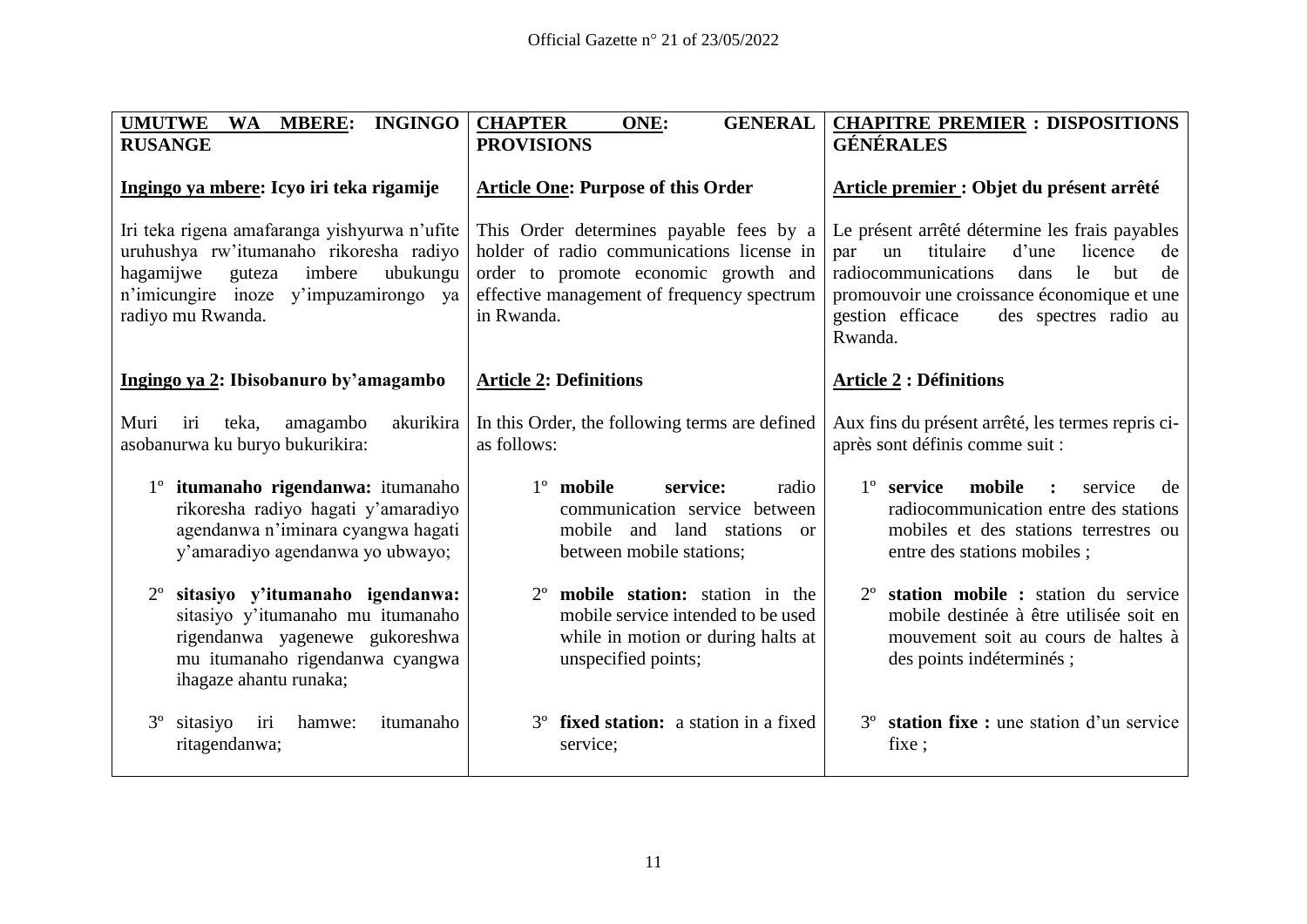| 4 <sup>°</sup> ubugari<br>bw'umurongo   | occupied bandwidth: the width<br>$4^{\circ}$ | 4 <sup>°</sup> largeur de bande occupée : largeur |
|-----------------------------------------|----------------------------------------------|---------------------------------------------------|
| w'itumanaho:<br>ubugari                 | of a frequency band such that,               | de la bande de fréquence telle que, au-           |
| bw'umuyoboro<br>w'itumanaho<br>ku       | below the lower and above the                | dessous de sa fréquence limite                    |
|                                         |                                              |                                                   |
| buryo<br>munsi<br>y'umurongo            | upper frequency limits, the mean             | inférieure et au-dessus de sa fréquence           |
| w'itumanaho wo hasi no hejuru           | powers emitted are each equal to a           | limite supérieure, soient émises des              |
| y'umurongo w'itumanaho wo hejuru        | specified percentage $\beta/2$ of the        | puissances moyennes égales chacune à              |
| harekurwa ingufu zingana n'ijanisha     | total mean power of a given                  | un pourcentage donné $\beta/2$ de la              |
| $\beta/2$<br>ry'ingufu<br>ryatanzwe     | emission;                                    | puissance moyenne totale<br>d'une                 |
| z'itumanaho<br>mpuzandengo<br>zose      |                                              | émission donnée ;                                 |
| runaka;                                 |                                              |                                                   |
|                                         |                                              |                                                   |
| Usibye mu gihe byagaragajwe mu          | Unless otherwise specified in an             | En l'absence de spécifications dans une           |
| Inyandiko ITU-R ku isakazamajwi         | ITU-R Recommendation for the                 | Recommandation l'UIT-R pour la                    |
| ryihariye, ingano ya $\beta/2$ igomba   | appropriate class of emission, the           | classe d'émission considérée, la valeur           |
| kungana na 0.5%;                        | value of $\beta/2$ should be taken as        | $\beta$ /2 devrait être égale à 0,5%;             |
|                                         | $0.5\%$ ;                                    |                                                   |
|                                         |                                              |                                                   |
| Urwego Ngenzuramikorere: urwego         | 5° Regulatory Authority: national            | 5 <sup>°</sup> Autorité de Régulation : l'organe  |
| rw'Igihugu rushinzwe kugenzura          | organ in charge of regulation of             | national chargé de la régulation de               |
| imikorere y'inzego zimwe z'imirimo      | certain public utilities.                    | certains services d'utilité publique.             |
| ifitiye igihugu akamaro.                |                                              |                                                   |
|                                         |                                              |                                                   |
| UMUTWE WA II: AMAFARANGA                | <b>CHAPTER II: LICENSE FEES</b>              | <b>CHAPITRE II: DROITS DE LICENCE</b>             |
| YISHYURWA KU MPUSHYA                    |                                              |                                                   |
|                                         |                                              |                                                   |
| Ingingo ya 3: Amafaranga yishyurwa      | <b>Article 3: Payable fees</b>               | <b>Article 3: Frais payables</b>                  |
|                                         |                                              |                                                   |
| Umuntu ufite uruhushya rw'itumanaho     | A holder of a radio communication license    | détenteur<br>d'une<br>Un<br>licence<br>de         |
| rikoresha radiyo yishyura amafaranga mu | pays the following fees:                     | radiocommunication paye les frais suivants :      |
| buryo bukurikira:                       |                                              |                                                   |
|                                         |                                              |                                                   |
|                                         |                                              |                                                   |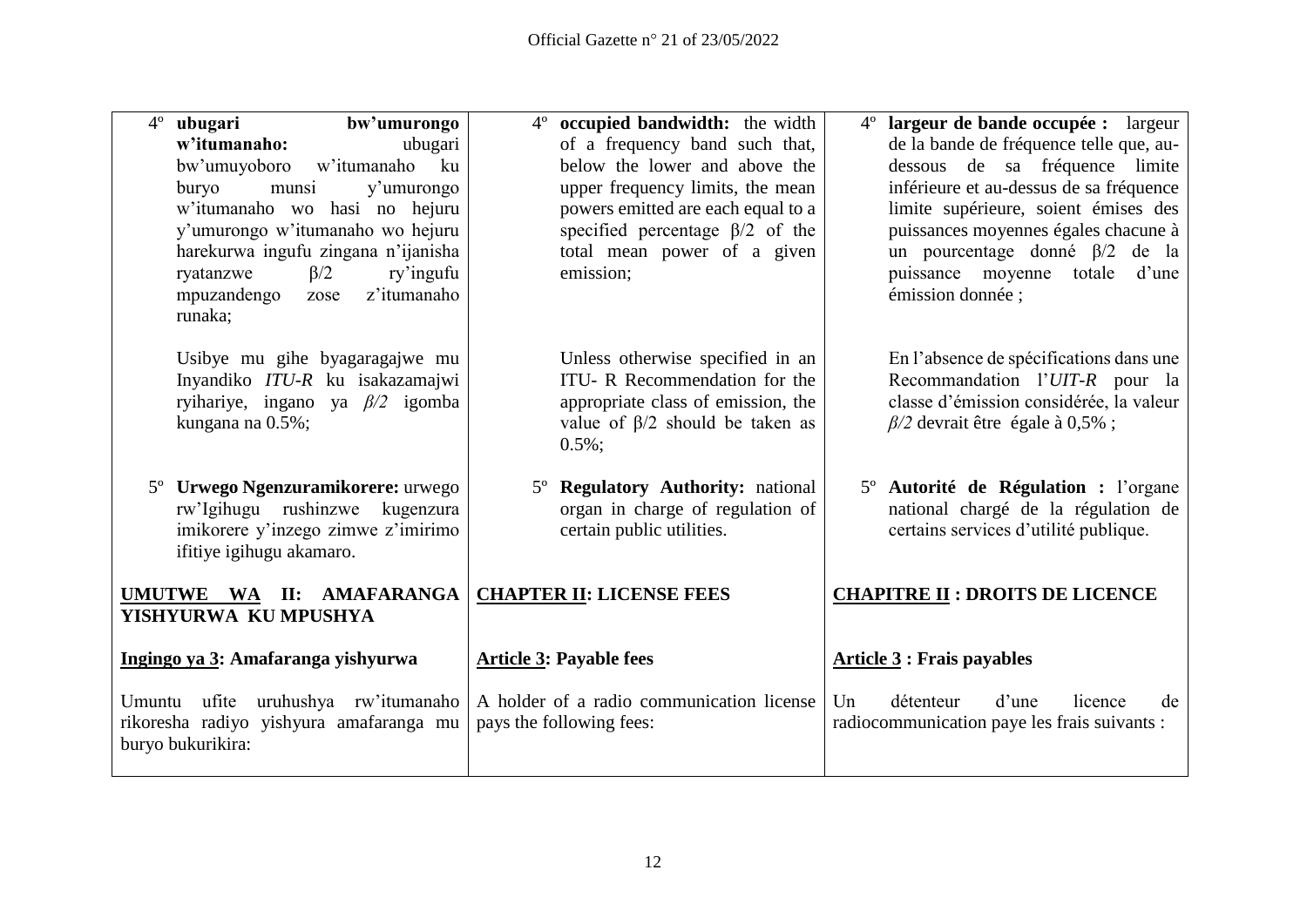| 1° amafaranga y'isuzuma ry'ubusabe<br>bw'uruhushya;                                                                                                                                                                                          | 1° fee for evaluation of the application of<br>a license;                                                                                                                                         | 1° des frais d'examen de la demande de<br>licence;                                                                                                                                                                                       |
|----------------------------------------------------------------------------------------------------------------------------------------------------------------------------------------------------------------------------------------------|---------------------------------------------------------------------------------------------------------------------------------------------------------------------------------------------------|------------------------------------------------------------------------------------------------------------------------------------------------------------------------------------------------------------------------------------------|
| amafaranga yishyurwa buri mwaka<br>y'ikoresha ry'umurongo w'itumanaho<br>wa radiyo.                                                                                                                                                          | annual fee related to the use of radio<br>frequency channel.                                                                                                                                      | 2 <sup>°</sup> des redevances annuelles relatifs à<br>l'utilisation du canal de fréquence<br>radio.                                                                                                                                      |
| Ingingo ya 4: Amafaranga y'ubusabe<br>n'ayo kongerera agaciro uruhushya                                                                                                                                                                      | <b>Article 4: Licence and renewal application</b><br>fees                                                                                                                                         | Article 4 : Frais de demande et de<br>renouvellement de licence                                                                                                                                                                          |
| Amafaranga<br>ry'ubusabe<br>y'isuzuma<br>rikoresha<br>bw'uruhushya<br>rw'itumanaho<br>umurongo wa radiyo yishyurwa rimwe.                                                                                                                    | Fees for evaluation of an application file for<br>radio communication license are paid once.                                                                                                      | Les frais d'évaluation d'un dossier de demande<br>de licence de radiocommunication sont payés<br>une fois.                                                                                                                               |
| Kongerera agaciro uruhushya ni ubuntu.<br>Icyakora, iyo habayemo impinduka mu<br>kongerera agaciro uruhushya, amafaranga<br>y'ubusabe yishyurwa gusa kuri za sitasiyo<br>nshya n'imirongo minshya.                                           | License renewal is free of charge. However,<br>in the event of modification in the value of the<br>license, the initial application fee is only paid<br>for the new stations and new frequencies. | Le renouvellement de la licence est gratuit.<br>Toutefois, en cas de modification de la valeur<br>de la licence, les frais de demande ne sont<br>payés que pour les nouvelles stations et les<br>nouvelles fréquences.                   |
| Iyo gusuzuma ubusabe bwo kongerera<br>agaciro uruhushya bisaba ikindi kiguzi<br>kirenze amafaranga yishyurwa mu isuzuma<br>ry'ubusabe<br>bw'ibanze,<br>Urwego<br>Ngenzuramikorere<br>rusaba<br>uwasabye<br>urushushya kwishyura icyo kiguzi. | If the assessment of the application of license<br>renewal implies more fees than the initial<br>application fee, the Regulatory Authority<br>requests the applicant to pay aditional fee.        | Si.<br>l'évaluation<br>de<br>la<br>demande<br>de<br>renouvellement de la licence implique plus de<br>frais que les frais de la demande initiale,<br>l'Autorité de Régulation demande au<br>demandeur de payer des frais supplémentaires. |
| Ingingo ya 5: Igihe cyo kwishyura<br>amafaranga y'uruhushya buri mwaka                                                                                                                                                                       | Article 5: Time to pay annual license fee                                                                                                                                                         | Article 5 : Temps de payer les redevances<br>annuelles de licence                                                                                                                                                                        |
| mwaka, yishyurwa bitarenze ku wa 20                                                                                                                                                                                                          | Amafaranga y'uruhushya yishyurwa buri The annual license fee is paid not later than<br>$20th$ December of each year. The Regulatory                                                               | Les redevances annuelles de licence sont<br>payées au plus tard le 20 décembre de chaque                                                                                                                                                 |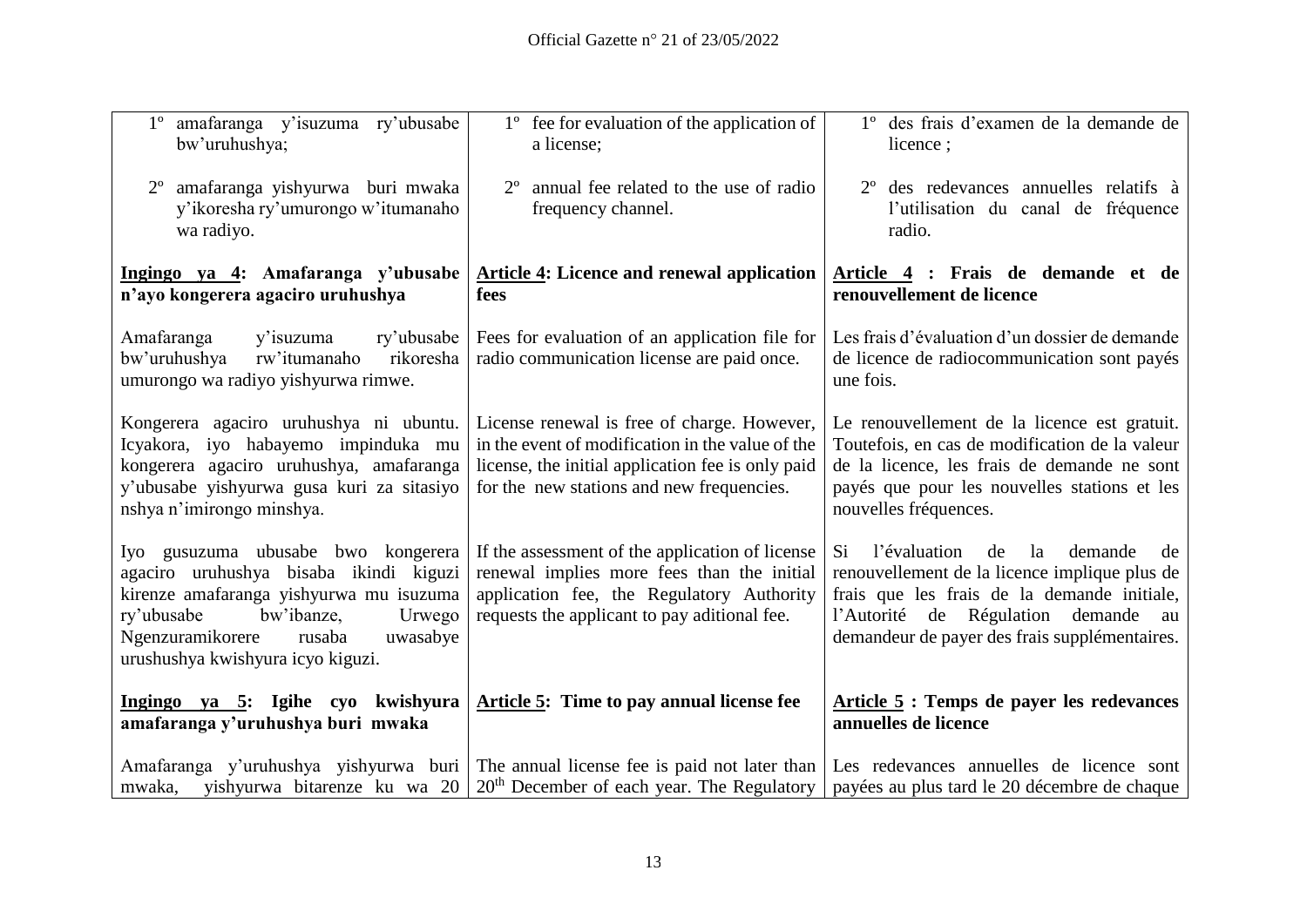| Ukuboza,<br>Urwego<br>buri<br>mwaka.<br>Ngenzuramikorere<br>rwoherereza<br>ufite<br>uruhushya imenyeshamwenda mbere yo ku<br>wa 15 Ugushyingo, buri mwaka.                                                          | Authority sends invoices to a licensee before<br>November $15th$ of each year.                                                                                                                                       | année. L'Autorité de Régulation émet des<br>factures à l'attention d'un titulaire de licence<br>avant le 15 novembre de chaque année.                                                                                                               |
|---------------------------------------------------------------------------------------------------------------------------------------------------------------------------------------------------------------------|----------------------------------------------------------------------------------------------------------------------------------------------------------------------------------------------------------------------|-----------------------------------------------------------------------------------------------------------------------------------------------------------------------------------------------------------------------------------------------------|
| Iyo uruhushya rutangiye kugira agaciro mu<br>mwaka hagati, amafaranga yishyurwa ku<br>mwaka abarwa hakurikijwe amezi asigaye<br>ngo umwaka urangire. Igihe kigufi uruhushya<br>rushobora kumara ni amezi abiri (2). | If the validity of a licence commences during<br>the course of a year, the annual fee is<br>calculated in proportion to the remaining<br>months of the year. The minimum duration of<br>a license is two (2) months. | Lorsque la validité d'une licence commence en<br>cours de l'année, le montant de la redevance<br>annuelle est calculé proportionnellement aux<br>nombre de mois restants de cette année. La<br>durée minimum d'une licence est de deux mois<br>(2). |
| basaba uruhushya rw'igihe<br>gito,<br>Ku<br>amafaranga yishyurwa ku mwaka abarwa<br>hashingiwe ku gihe uruhushya ruzamara.                                                                                          | The annual fee, for applicants of a short time<br>license, is calculated based on the duration of<br>the license.                                                                                                    | Pour les candidats demandant une licence de<br>courte durée, la redevance annuelle est<br>calculée en fonction de la durée de la licence.                                                                                                           |
|                                                                                                                                                                                                                     | <b>Article 6: Recipient of fees</b>                                                                                                                                                                                  | <b>Article 6: Bénéficiaire des frais</b>                                                                                                                                                                                                            |
| Ingingo ya 6: Uwakira amafaranga                                                                                                                                                                                    |                                                                                                                                                                                                                      |                                                                                                                                                                                                                                                     |
| Amafaranga ateganywa n'iri teka yishyurwa<br>Urwego Ngenzuramukorere.                                                                                                                                               | Fees provided by this Order are paid to the<br>Regulatory Authority.                                                                                                                                                 | Les frais prévus par le présent arrêté sont payés<br>à l'Autorité de Régulation.                                                                                                                                                                    |
| Ingingo ya 7: Imirongo isonewe                                                                                                                                                                                      | <b>Article 7: Exempted frequency bands</b>                                                                                                                                                                           | Article 7 : Bandes exonérées                                                                                                                                                                                                                        |
| Imirongo<br>ikurikira isonewe<br>kwishyura<br>ry'ubusabe<br>amafaranga<br>y'isuzuma<br>bw'uruhushya n'ayishyurwa buri mwaka:                                                                                        | The following frequency bands are exempted<br>from payment of the application and annual<br>fees:                                                                                                                    | Les bandes de frequences suivantes font l'objet<br>d'exonération du paiement des frais de<br>demande de licence et des redevances<br>annuelles :                                                                                                    |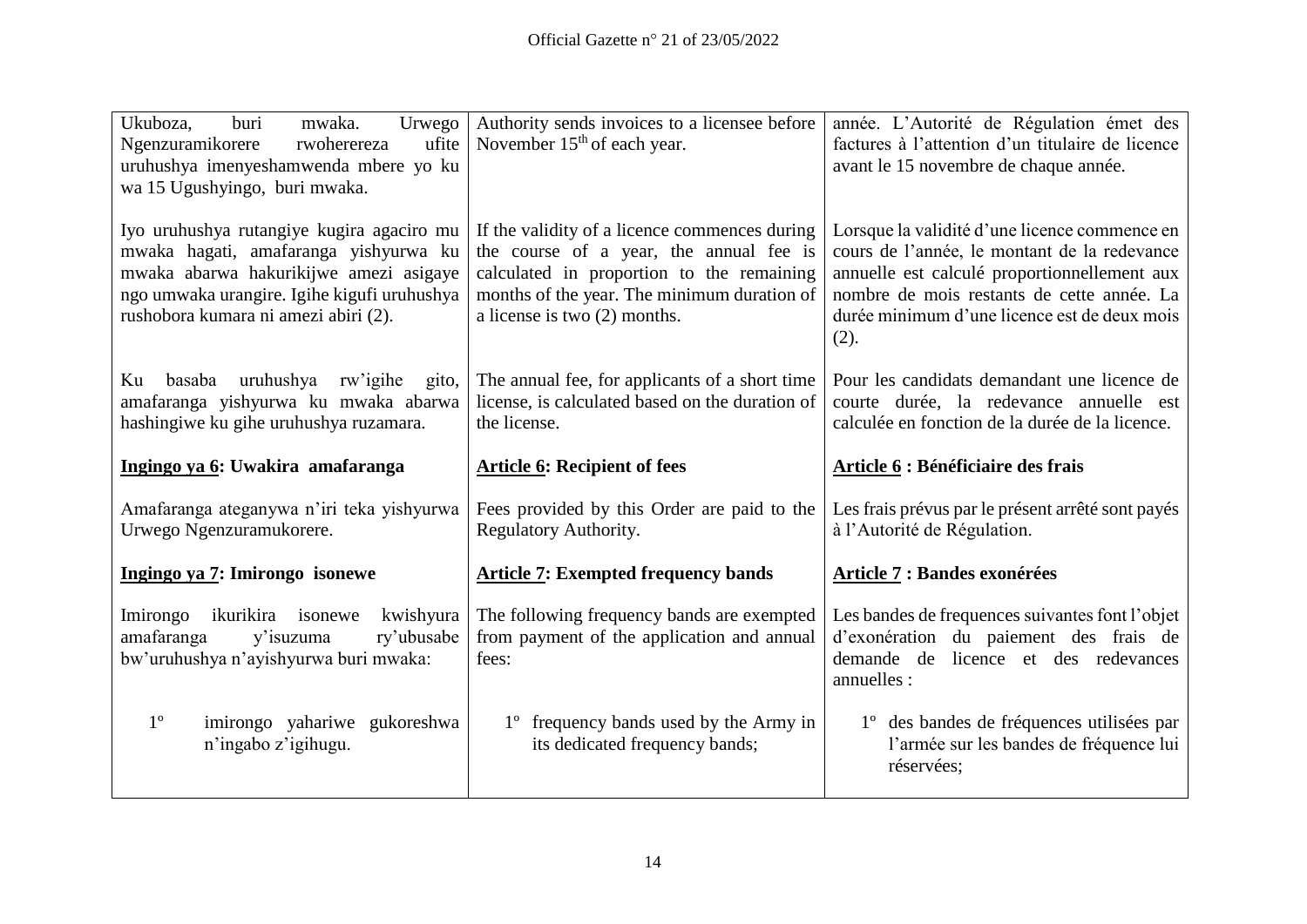| $\overline{2^{\circ}}$<br>imirongo yemejwe n'Urwego<br>Ngenzuramikorere mu mabwiriza<br>yihariye.                                                                                                                                                                                        | 2° frequency bands determined by the<br>Regulatory Authority by means of<br>special regulations.                                                                                                                                                                | 2 <sup>°</sup> des bandes de fréquence déterminées<br>par l'Autorité de Régulation par voie<br>des règlements particuliers.                                                                                                                        |
|------------------------------------------------------------------------------------------------------------------------------------------------------------------------------------------------------------------------------------------------------------------------------------------|-----------------------------------------------------------------------------------------------------------------------------------------------------------------------------------------------------------------------------------------------------------------|----------------------------------------------------------------------------------------------------------------------------------------------------------------------------------------------------------------------------------------------------|
| Imirongo Inama Ngenzuramikorere yemeje<br>ko itangwa hashingiwe ku cyamunara<br>isonewe kwishyura amafaranga y'isuzuma<br>ry'ubusabe bw'uruhushya.                                                                                                                                       | Frequency bands that the Regulatory Board<br>decides to assign via public auction is<br>exempted from application fees.                                                                                                                                         | Une bande de fréquence que le Conseil de<br>Régulation décide d'assigner par voie de vente<br>aux enchères publiques ne fait l'objet<br>d'exonération que sur les frais de demande de<br>licence.                                                  |
| Ingingo ya 8: Uruhushya rw'itumanaho<br>rikoresha umurongo wa radiyo rw'igihe<br>kiri munsi y'umwaka                                                                                                                                                                                     | Article 8: Radio communication license of<br>less than one year                                                                                                                                                                                                 | Article 8 : Licence de radiocommunication<br>d'une durée inférieure à une année                                                                                                                                                                    |
| Uruhushya<br>rw'itumanaho<br>rikoresha<br>umurongo wa radiyo rw'igihe kiri munsi<br>y'umwaka rutangwa hamaze kwishyurwa<br>adasubizwa<br>amafaranga<br>y'isuzuma<br>Igihe uruhushya<br>ry'ubusabe.<br>rwemewe<br>gutangwa, amafaranga arutangwaho abarwa<br>hashingiwe ku gihe ruzamara. | Granting of a radio communication license for<br>a period of less than one year is subject to the<br>prior payment of non refundable application<br>fee. When the license is granted, the license<br>fee is calculated on the basis of the license<br>duration. | L'octroi d'une licence de radiocommunication<br>d'une durée inférieure à une année est soumis<br>au payement préalable des frais non<br>remboursables de demande. Les frais de<br>license sont calculés sur base de la durée de<br>cette dernière. |
| Amafaranga make yishyurwa angana n'amezi<br>abiri $(2)$ .                                                                                                                                                                                                                                | The minimum fee payable is equivalent to two<br>$(2)$ months.                                                                                                                                                                                                   | Les frais minimum à payer sont équivalents à<br>deux(2) mois.                                                                                                                                                                                      |
| Ingingo ya 9: Impamvu zo guta agaciro<br>k'uruhushya rw'itumanaho<br>rikoresha<br>umurongo wa radiyo                                                                                                                                                                                     | Article 9: Causes of termination of a radio<br>communication license validity                                                                                                                                                                                   | Article 9 : Causes de fin de validité d'une<br>licence de radiocommunication                                                                                                                                                                       |
| Agaciro k'uruhushya rw'itumanaho rikoresha<br>umurongo wa radiyo gashobora kurangira ku<br>mpamvu imwe mu zikurikira:                                                                                                                                                                    | The validity of a radio communication license<br>may be terminated upon one of the following<br>reasons:                                                                                                                                                        | validité<br>d'une<br>licence<br>La<br>de<br>radiocommunication peut prendre fin pour<br>l'une des causes suivantes :                                                                                                                               |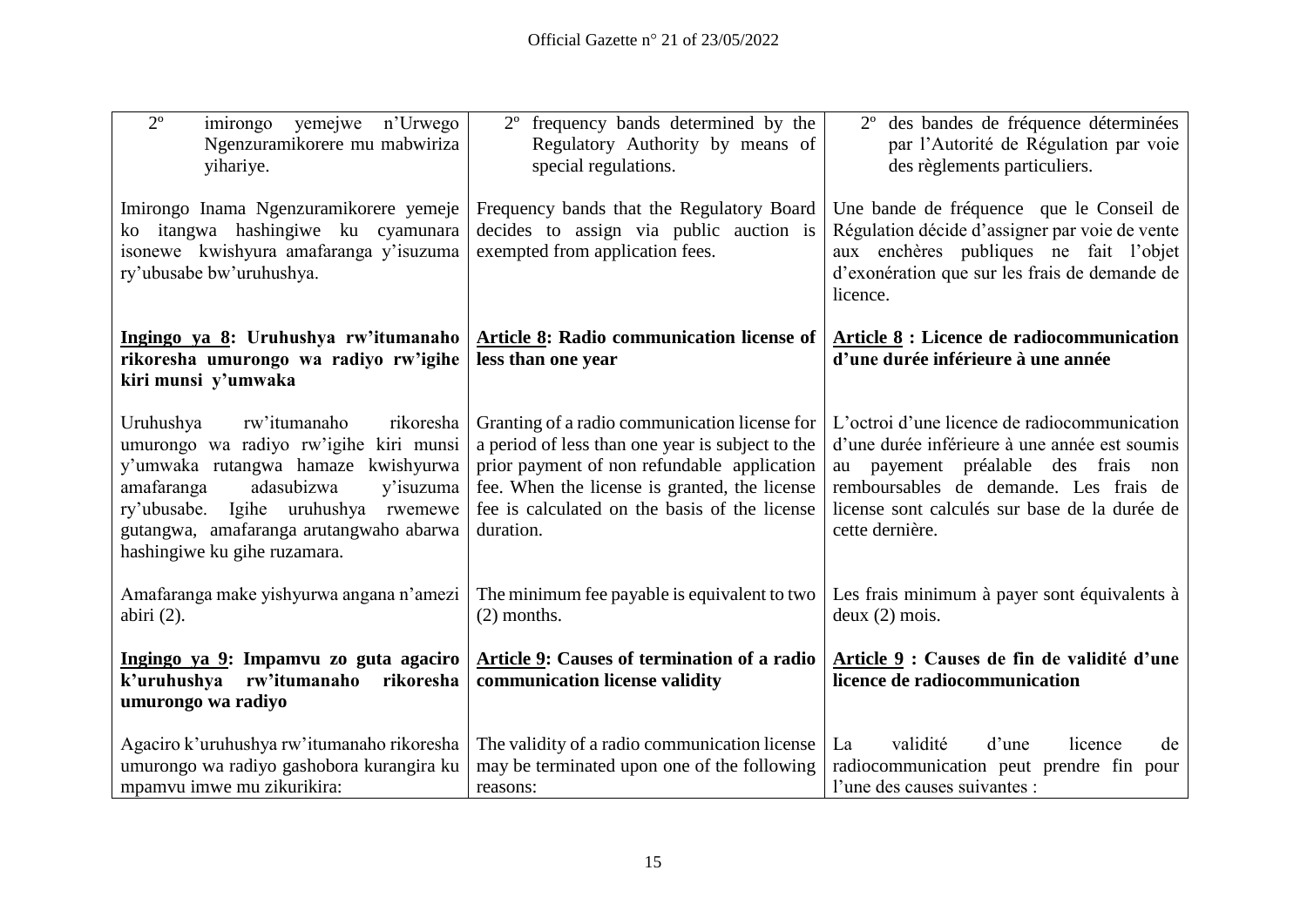$\overline{\phantom{a}}$ 

| $1^{\circ}$ ubushake bwa nyirarwo;<br>$2^{\circ}$ byemejwe<br>n'Urwego<br>Ngenzuramikorere, mu gihe habayeho<br>kutubahiriza amabwiriza akubiye mu                                                                                                                                  | $1^{\circ}$ the will of the license holder;<br>$2^{\circ}$ upon decision by the Regulatory<br>Board, in case of violation of<br>conditions provided for in the license.                                                                                                     | 1° la volonté de son titulaire;<br>décision de l'Autorité<br>$2^{\circ}$ sur<br>de<br>Régulation, en cas de violation des<br>conditions de la licence.                                                                                                                     |
|-------------------------------------------------------------------------------------------------------------------------------------------------------------------------------------------------------------------------------------------------------------------------------------|-----------------------------------------------------------------------------------------------------------------------------------------------------------------------------------------------------------------------------------------------------------------------------|----------------------------------------------------------------------------------------------------------------------------------------------------------------------------------------------------------------------------------------------------------------------------|
| ruhushya rwatanzwe.<br>Ingingo ya 10: Igabanywa ry'amafaranga<br>yishyurwa n'impamvu zishingirwaho                                                                                                                                                                                  | Article 10: Reductions<br>of fees<br>and<br>determining factors                                                                                                                                                                                                             | Article 10 : Réductions des frais et facteurs<br>déterminants                                                                                                                                                                                                              |
| zikurikira zishingirwaho<br>Impamvu<br>mu<br>kugabanya ry'amafaranga yishyurwa<br>ku<br>mpushya z'itumanaho rikoresha umurongo<br>wa radiyo:                                                                                                                                        | The following factors constitute the basis for<br>reduction of fees for radio communication<br>licenses:                                                                                                                                                                    | Les facteurs suivants constituent la base de<br>réduction des frais payables pour les licences<br>de radiocommunication :                                                                                                                                                  |
| 1º igabanywa ringana na mirongo inani<br>$(80\%)$<br>ry'amafaranga<br>ijana<br>ku<br>yishyurwa ari ku rutonde ruri ku<br>mugereka w'iri teka rihabwa gusa<br>rikoresha<br>abakoresha<br>itumanaho<br>umurongo wa radiyo ku mpamvu<br>z'inyungu<br>rusange bakorera<br>mu<br>Rwanda; | $1^{\circ}$ eighty per cent (80%) reduction on<br>fees listed in the Annex of this Order<br>granted<br>only<br>radio<br>is<br>to<br>communication systems exclusively<br>used for the general interest services<br>operating on the territory of the<br>Republic of Rwanda; | 1° la réduction de quatre-vingt pour cent<br>(80%) sur les frais repris dans l'annexe<br>du présent arrêté est réservée à la<br>radiocommunication<br>exclusivement<br>destinée aux services d'intérêt général<br>opérant sur le territoire de la<br>République du Rwanda; |
| aho radiyo iherereye n'aho ishobora<br>$2^{\circ}$<br>kugeza isakaza amajwi,<br>nk'uko<br>bigaragara ku mbonerahamwe ziri ku<br>mugereka w'iri teka.                                                                                                                                | 2 <sup>°</sup> location and coverage factors referred<br>to in tables of the Annex to this Order.                                                                                                                                                                           | les facteurs locaux et de couverture tels<br>$2^{\circ}$<br>que prévus aux tableaux de l'annexe du<br>présent arrêté.                                                                                                                                                      |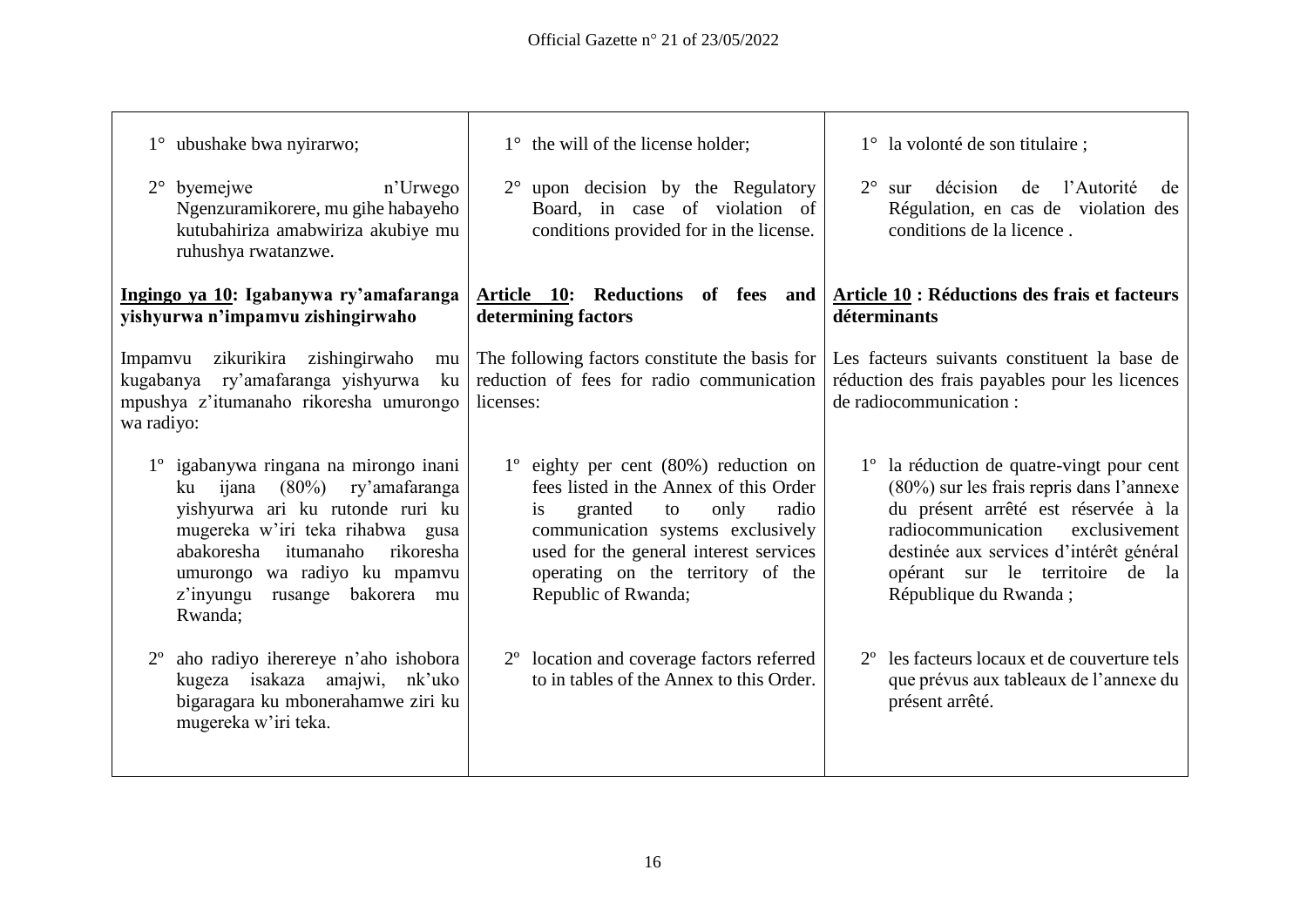| Ingingo ya 11: Porogaramu zikoresha<br>ingufu nke n'izitagera kure                                                                                                                                                                                                                                                                                                                                                                   | Article 11: Low power and low range<br>applications                                                                                                                                                                                                                                                                  | <b>Article 11: Applications de faible puissance</b><br>et de faible portée                                                                                                                                                                                                                                                                                                               |
|--------------------------------------------------------------------------------------------------------------------------------------------------------------------------------------------------------------------------------------------------------------------------------------------------------------------------------------------------------------------------------------------------------------------------------------|----------------------------------------------------------------------------------------------------------------------------------------------------------------------------------------------------------------------------------------------------------------------------------------------------------------------|------------------------------------------------------------------------------------------------------------------------------------------------------------------------------------------------------------------------------------------------------------------------------------------------------------------------------------------------------------------------------------------|
| Rushingiye ku mbonerahamwe y'Igihugu yo<br>gutanga imirongo ya radiyo no ku mabwiriza<br>akurikizwa, Urwego Ngenzuramikorere<br>bande<br>z'imirongo<br>rugena<br>yagenewe<br>gukoreshwa na porogaramu z'itumanaho<br>zikoresha ingufu nke n'izitagera kure<br>zisonerwa gusaba impushya no kwishyura<br>amafaranga ajyanye na byo.                                                                                                   | Based on the national table of frequency<br>allocations, regulations and guidelines into<br>force, the Regulatory Authority determines<br>frequency bands which are dedicated to low-<br>power and low-range applications exempted<br>from licences applications and payment of<br>related fees.                     | Sur base du tableau national d'attribution des<br>fréquences, des règlements et directives,<br>l'Autorité de Régulation détermine des bandes<br>de fréquences réservées aux applications de<br>faible puissance et de faible portée exonérées<br>aux demandes de licences et aux payements<br>des frais y relatifs.                                                                      |
| Porogaramu zivugwa mu gika cya mbere<br>cy'iyi ngingo zikubiyemo<br>ikoreshwa<br>ry'ibikoresho bifite ingufu nke harimo nka<br>telekomande, telefone zidacomekwa ku<br>migozi,<br>imiyoboro<br>mudasobwa<br>ya<br>aho zibarizwa<br>zikoreshwa<br>ahatarenze<br>zidacometse ku migozi n'ibindi bikoresho<br>bikoreshwa mu ngo nk'ibikoreshwa mu<br>gushyushya cyangwa gukonjesha inzu nyuma<br>yo kwemezwa n'Urwego Ngenzuramikorere. | Applications referred to in Paragraph One of<br>this Article include the use of low-power<br>devices such as remote control, cordless<br>phones, wireless local<br>area computer<br>networks and other devices used for home use<br>such as heating or cooling houses as the<br>Regulatory Authority may approve it. | Les applications visées à l'alinéa premier du<br>présent article comprennent l'usage des outils<br>puissance<br>faible<br>notamment des<br>de<br>télécommandes, des téléphones sans fil et<br>réseaux locaux informatiques sans fil, et<br>d'autres outils d'usage domestique comme<br>ceux destinés à chauffer ou refroidir la maison<br>après approbation de l'Autorité de Régulation. |
| Ibikoresho byemewe mu Rwanda bikorera<br>muri bande z'imirongo zagenwe ni byo<br>bishobora gukoreshwa muri porogaramu<br>zivugwa mu gika cya mbere cy'iyi ngingo.                                                                                                                                                                                                                                                                    | Equipment duly authorised in Rwanda<br>operating in the specifically allocated<br>frequency bands can be used for applications<br>referred to in Paragraph One of this Article.                                                                                                                                      | Les équipements dûment autorisés au Rwanda<br>fonctionnant dans les bandes de fréquences<br>spécifiquement attribuées peuvent être utilisés<br>pour les applications visées à l'alinéa premier<br>du présent article.                                                                                                                                                                    |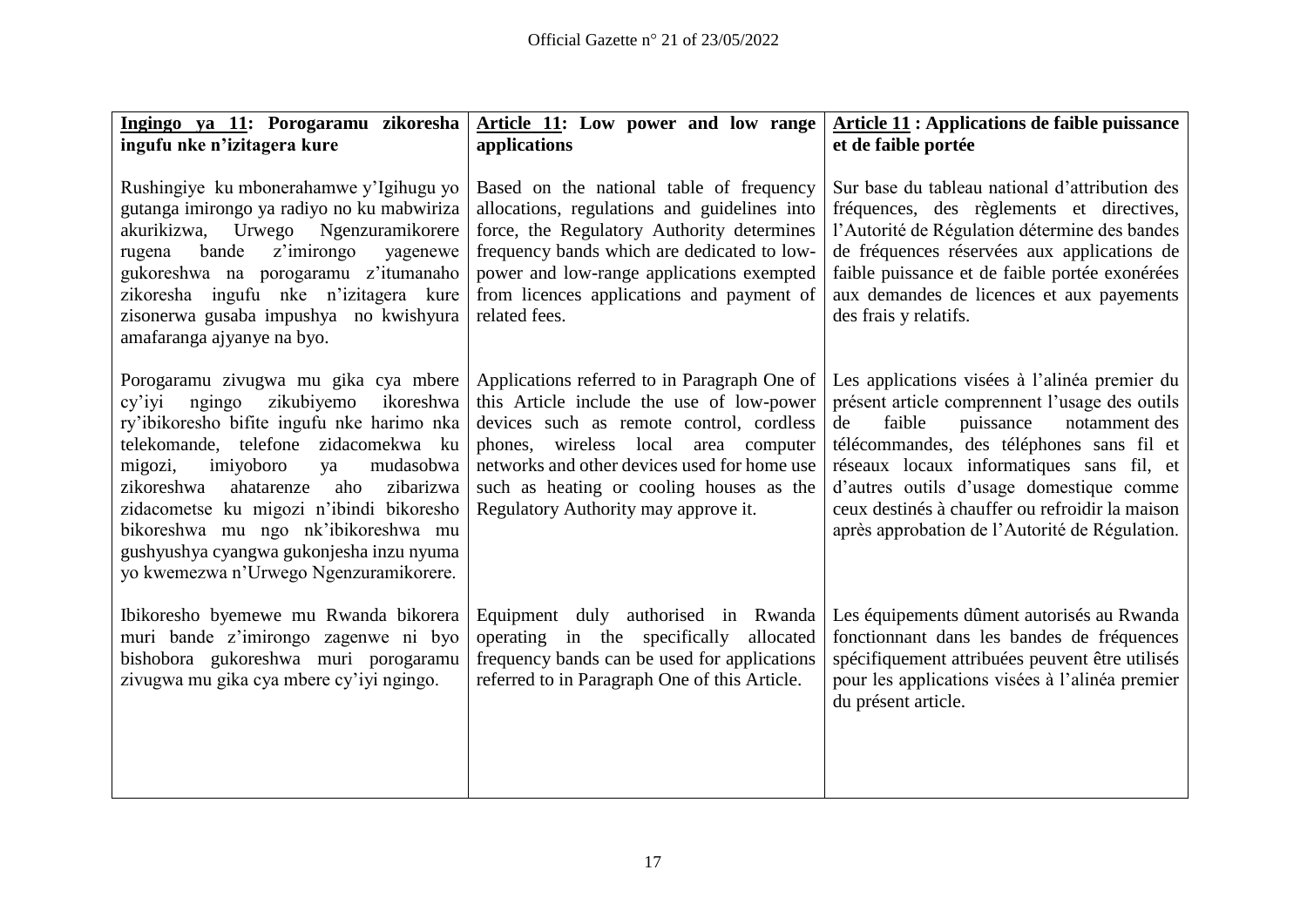| UMUTWE WA III: INGINGO ZISOZA                                                                                                                                 | <b>CHAPTER III: FINAL PROVISIONS</b>                                                                                   | <b>CHAPITRE</b><br>Ш<br><b>DISPOSITIONS</b><br>$\ddot{\cdot}$<br><b>FINALES</b>                                       |
|---------------------------------------------------------------------------------------------------------------------------------------------------------------|------------------------------------------------------------------------------------------------------------------------|-----------------------------------------------------------------------------------------------------------------------|
| Ingingo ya 12: Ivanwaho ry'iteka                                                                                                                              | <b>Article 12: Repealing of Order</b>                                                                                  | Article 12 : Abrogation de l'arrêté                                                                                   |
| Iteka rya Minisitiri n <sup>o</sup> 03/RURA/2005 ryo<br>kuwa 07/14/2005 rigena ibiciro by'impushya<br>z'itumanaho rikoresha umurongo wa radiyo<br>rivanyweho. | Ministerial Decree n° 03/RURA/2005 of<br>14/07/2005 determining fees for radio<br>communications licenses is repealed. | L'Arrêté Ministériel nº 03/RURA/2005 du<br>14/07/2005 sur les frais des licences de<br>radiocommunication et abrogés. |
| Ingingo ya 13: Igihe iri teka ritangirira<br>gukurikizwa                                                                                                      | <b>Article 13: Commencement</b>                                                                                        | Article 13 : Entrée en vigueur                                                                                        |
| Iri teka ritangira gukurikizwa ku munsi<br>ritangarijweho mu Igazeti ya Leta ya<br>Repubulika y'u Rwanda.                                                     | This Order comes into force on the date of its<br>publication in the Official Gazette of the<br>Republic of Rwanda.    | Le présent arrêté entre en vigueur le jour de sa<br>publication au Journal Officiel de la<br>République du Rwanda.    |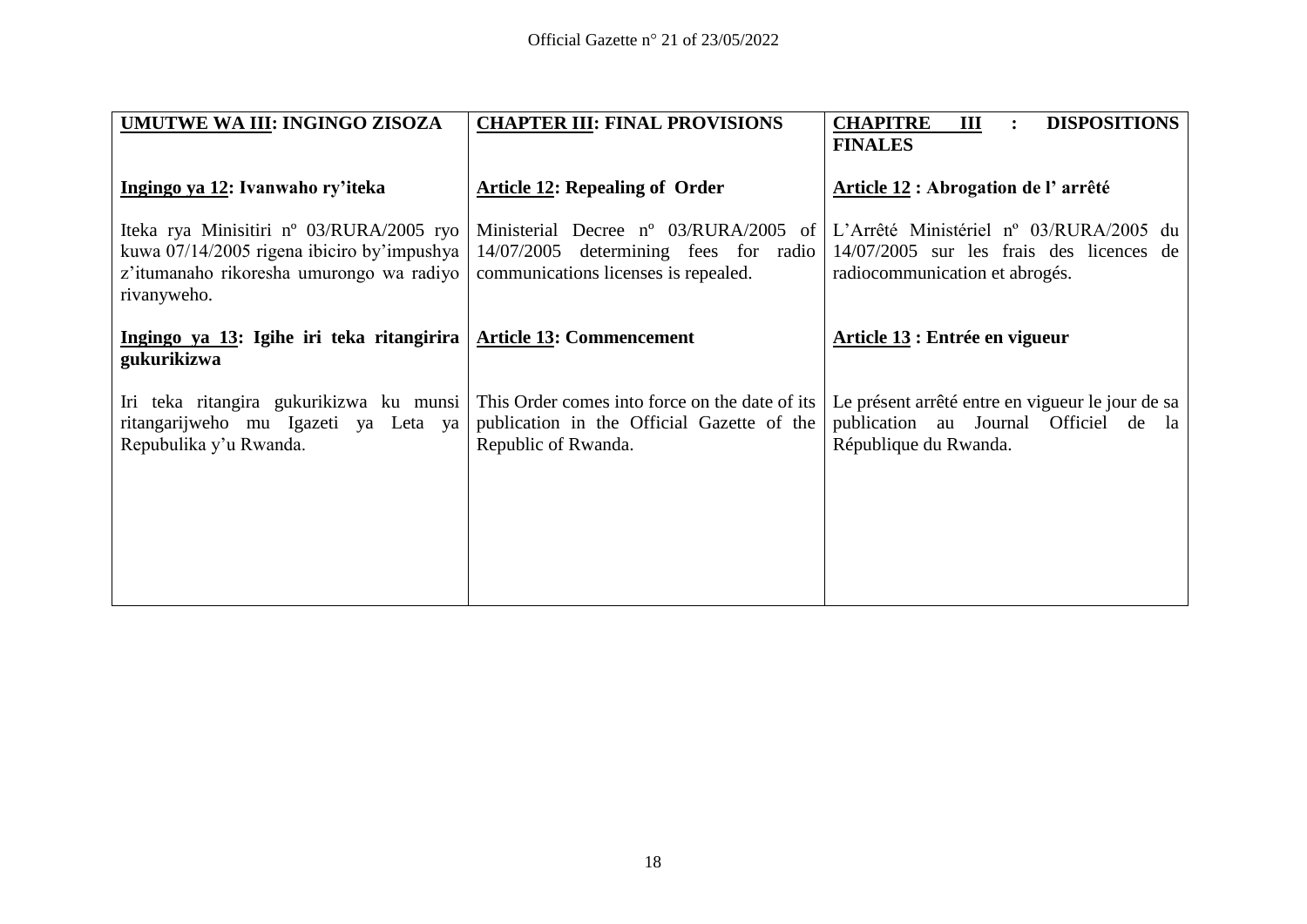| Kigali, 20/05/2022                                                                                    |
|-------------------------------------------------------------------------------------------------------|
|                                                                                                       |
|                                                                                                       |
|                                                                                                       |
|                                                                                                       |
| $(s\acute{e})$                                                                                        |
|                                                                                                       |
|                                                                                                       |
| <b>INGABIRE Paula</b>                                                                                 |
| Minisitiri w'Ikoranabuhanga mu Itumanaho no Guhanga Ibishya                                           |
| Minister of Information, Communication, Technology and Innovation                                     |
| Ministre de la Technologie de l'Information, Communication et Innovation                              |
| Bibonywe kandi bishyizweho Ikirango cya Repubulika:<br>Seen and sealed with the Seal of the Republic: |
| Vu et scellé du Sceau de la République:                                                               |
|                                                                                                       |
|                                                                                                       |
|                                                                                                       |
|                                                                                                       |
| $(s\acute{e})$                                                                                        |
|                                                                                                       |
|                                                                                                       |
| Dr UGIRASHEBUJA Emmanuel                                                                              |
| Minisitiri w'Ubutabera akaba n'Intumwa Nkuru ya Leta                                                  |
| Minister of Justice and Attorney General                                                              |
| Ministre de la Justice et Garde des Sceaux                                                            |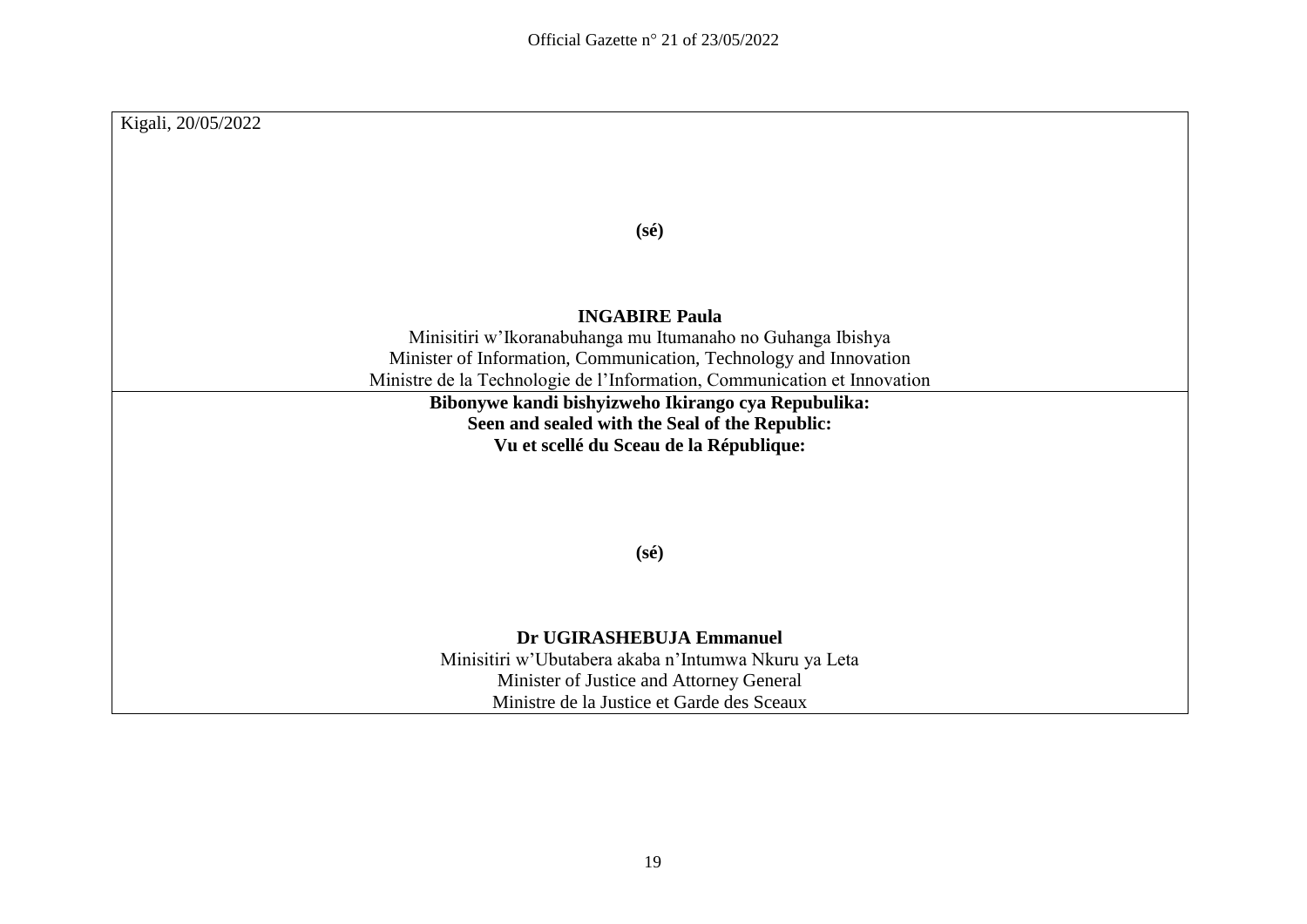| <b>UMUGEREKA</b>    | <b>W'ITEKA</b> |                  |                                                    |    |                                |                             | RYA   ANNEX TO MINISTERIAL ORDER N°   ANNEXE À L'ARRÊTÉ MINISTÉRIEL |
|---------------------|----------------|------------------|----------------------------------------------------|----|--------------------------------|-----------------------------|---------------------------------------------------------------------|
|                     |                |                  | MINISITIRI N° 001/MINICT/22 RYO KU   001/MINICT/22 | OF | $20/05/2022 \text{ N}^{\circ}$ | 001/MINICT/22               | 20/05/2022<br>DU                                                    |
|                     |                |                  | WA 20/05/2022 RIGENA AMAFARANGA DETERMINING        |    |                                |                             | <b>RADIO   FIXANT LES DROITS DE LICENCE DE</b>                      |
| YISHYURWA           | KU             |                  | <b>RUHUSHYA   COMMUNICATIONS LICENSE FEE</b>       |    |                                | <b>COMMUNICATIONS RADIO</b> |                                                                     |
| <b>RW'ITUMANAHO</b> |                | <b>RIKORESHA</b> |                                                    |    |                                |                             |                                                                     |
| UMURONGO WA RADIYO  |                |                  |                                                    |    |                                |                             |                                                                     |
|                     |                |                  |                                                    |    |                                |                             |                                                                     |

## *Schedule of radio communications fees*

**Note:** *The mention of a radio communications service in this Schedule does not guarantee that such service is available or authorised. Inquiries should be addressed to the Regulatory Authority.*

| <b>CATEGORY 1: MOBILE SERVICES</b>               | <b>LICENCE APPLICATION FEES</b>                     | <b>ANNUAL LICENSE FEE</b>                                            |  |  |  |  |  |
|--------------------------------------------------|-----------------------------------------------------|----------------------------------------------------------------------|--|--|--|--|--|
|                                                  |                                                     |                                                                      |  |  |  |  |  |
| 1.1. LAND MOBILE SERVICES (independent networks) |                                                     |                                                                      |  |  |  |  |  |
| <b>BASE STATION OR RELAY STATION</b>             | Per each base or relay station and See Note 2 and 3 |                                                                      |  |  |  |  |  |
| <b>FOR LAND MOBILE SERVICES</b>                  | per each assigned channel                           |                                                                      |  |  |  |  |  |
|                                                  |                                                     | Per each assigned channel:                                           |  |  |  |  |  |
|                                                  |                                                     | Whatever the number of mobile Whatever the number of mobile stations |  |  |  |  |  |
|                                                  | stations                                            |                                                                      |  |  |  |  |  |
| Commercial networks (paging, trunking,           |                                                     | Mobile private networks include non commercial                       |  |  |  |  |  |
| GSM, etc.): see category 6                       | <b>FRW 100,000</b>                                  | trunking                                                             |  |  |  |  |  |
|                                                  |                                                     | FRW 300,000 per channel                                              |  |  |  |  |  |
|                                                  |                                                     | FRW 100,000 per base or relay station                                |  |  |  |  |  |
| Low-range networks: see category 5               | See Note 1                                          |                                                                      |  |  |  |  |  |
|                                                  |                                                     | Mobile stations only networks (without any base                      |  |  |  |  |  |
|                                                  |                                                     | station or relay)                                                    |  |  |  |  |  |
|                                                  |                                                     | FRW 300,000 per channel                                              |  |  |  |  |  |
|                                                  |                                                     |                                                                      |  |  |  |  |  |
|                                                  |                                                     | <b>Private paging networks</b>                                       |  |  |  |  |  |
|                                                  |                                                     | per base or relay station FRW 150,000                                |  |  |  |  |  |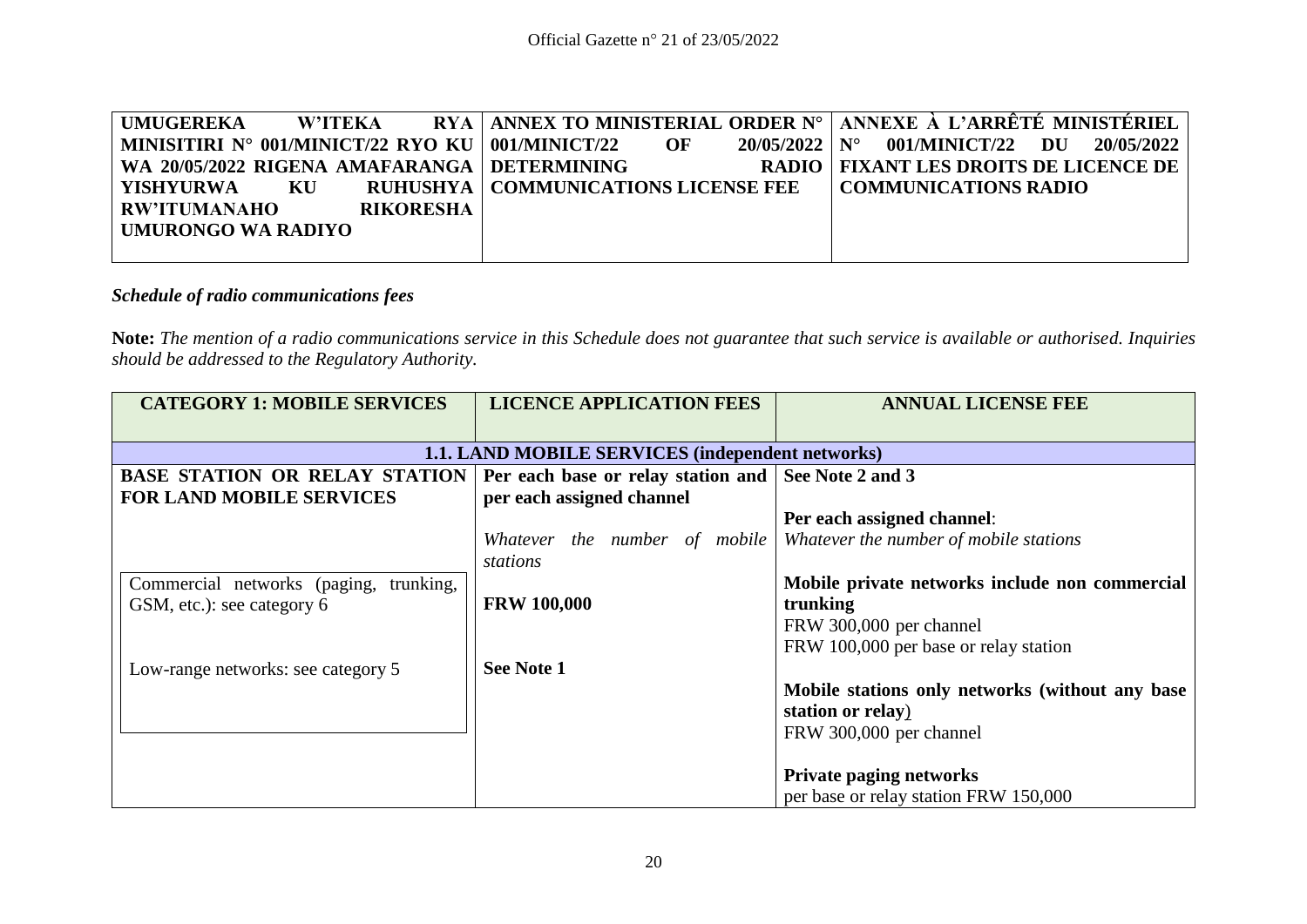| <b>CATEGORY 1: MOBILE SERVICES</b>                  | <b>LICENCE APPLICATION FEES</b>          | <b>ANNUAL LICENSE FEE</b>          |  |
|-----------------------------------------------------|------------------------------------------|------------------------------------|--|
|                                                     | <b>1.2. AERONAUTICAL MOBILE SERVICES</b> |                                    |  |
| <b>AERONAUTICAL STATION</b>                         | Lump sum for all communications          | Lump sum for all communications    |  |
| for air traffic control or for services to airlines | channels:                                | channels:                          |  |
| or aero clubs                                       |                                          |                                    |  |
|                                                     | Per station: FRW 50,000                  |                                    |  |
|                                                     |                                          | Per station: FRW 200,000           |  |
| <b>RADIONAVIGATION</b><br><b>OR</b><br><b>RADAR</b> | Lump sum for all communications          | Lump sum for all communications    |  |
| <b>RADIODETECTION STATION</b>                       | channels:                                | channels:                          |  |
|                                                     | Per station: FRW 50,000                  |                                    |  |
|                                                     |                                          | Per station: FRW 200,000           |  |
| <b>AIRCRAFT STATION</b>                             | communications<br>sum for all<br>Lump    | communications<br>Lump sum for all |  |
| registered in Rwanda                                | channels:                                | channels:                          |  |
|                                                     |                                          |                                    |  |
|                                                     | Per station: FRW 50,000                  |                                    |  |
|                                                     |                                          | Per station: FRW 200,000           |  |

| <b>CATEGORY 2: FIXED</b> | <b>LICENCE APPLICATION FEES</b>                                | <b>ANNUAL LICENSE FEE</b>                                                                          |
|--------------------------|----------------------------------------------------------------|----------------------------------------------------------------------------------------------------|
| <b>SERVICES</b>          |                                                                |                                                                                                    |
| <b>Fixed Stations</b>    |                                                                | Per station, whatever the number of $\vert$ For MF – HF frequency bands $(0.3 - 30 \text{ MHz})$ : |
|                          | channels: FRW 50,000                                           | Transmitter output power $< 1$ kW: FRW 250,000                                                     |
| See Note 4               | Additional fee for International co-<br>ordination: FRW 75,000 | Transmitter output power $> 1$ kW: FRW 350,000                                                     |
|                          |                                                                |                                                                                                    |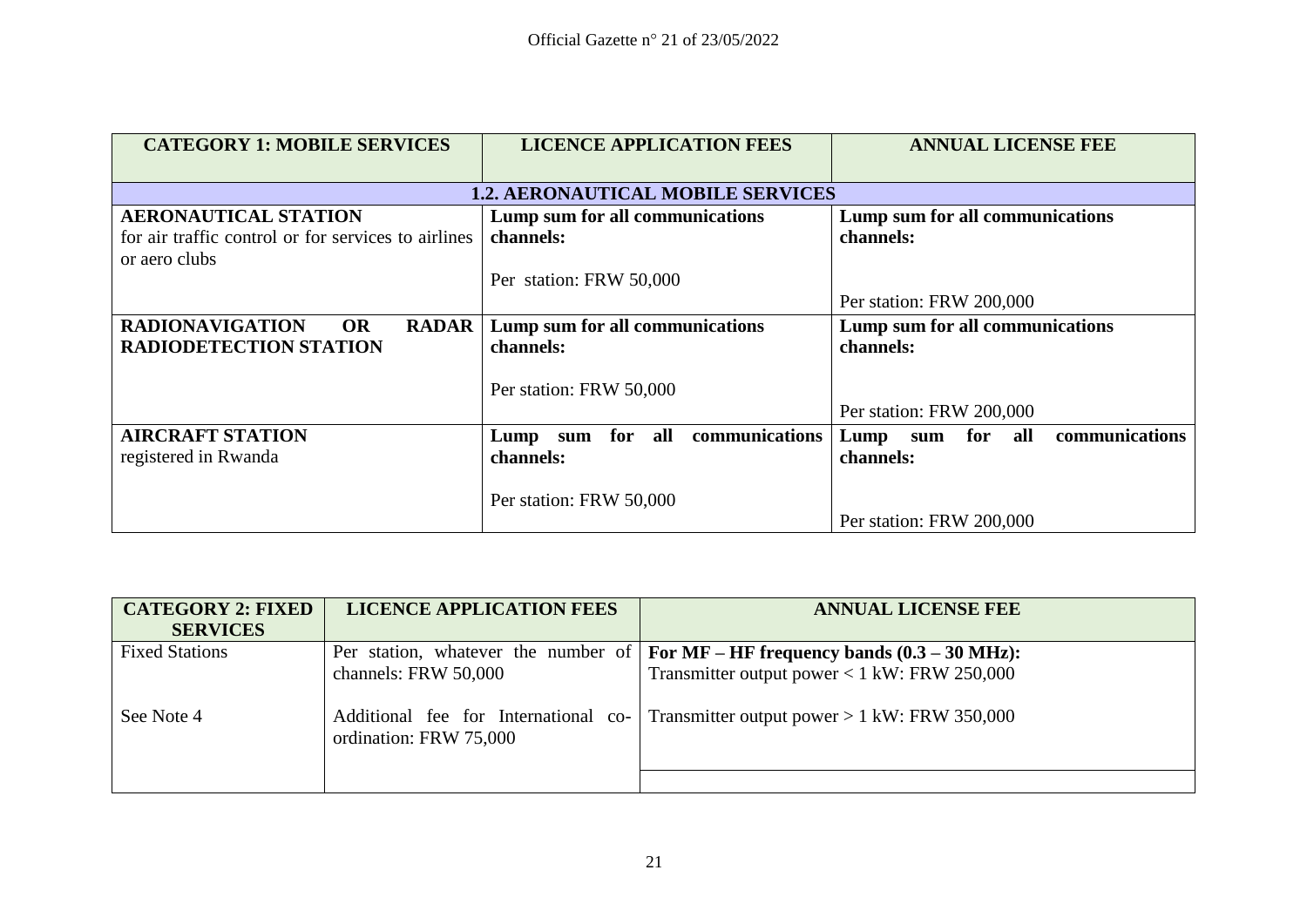| <b>CATEGORY 2:</b>                         | <b>LICENCE APPLICATION FEES</b>                                                                                                                                      | <b>ANNUAL LICENSE FEE</b>                                                                                                                                                                  |                             |  |  |
|--------------------------------------------|----------------------------------------------------------------------------------------------------------------------------------------------------------------------|--------------------------------------------------------------------------------------------------------------------------------------------------------------------------------------------|-----------------------------|--|--|
| <b>FIXED SERVICES</b>                      |                                                                                                                                                                      |                                                                                                                                                                                            |                             |  |  |
| Point-to-point                             | Per station, whatever the number of                                                                                                                                  | Formula:                                                                                                                                                                                   |                             |  |  |
|                                            | channels: FRW 50,000                                                                                                                                                 | $FF = \{ (RF * Band Fee) + \sum (N * link Fee * Location Factor) \}$                                                                                                                       |                             |  |  |
|                                            | Additional fee for International co-                                                                                                                                 | <b>Band</b><br><b>Band Fee</b><br><b>Link Fee</b>                                                                                                                                          |                             |  |  |
|                                            | ordination: FRW 75,000                                                                                                                                               | $< 8000$ MHz                                                                                                                                                                               | FRW 250,000<br>FRW 125,000  |  |  |
|                                            |                                                                                                                                                                      | 8000 MHz <band<15 000="" mhz<="" th=""><th>FRW 160,000<br/>FRW 60,000</th></band<15>                                                                                                       | FRW 160,000<br>FRW 60,000   |  |  |
|                                            |                                                                                                                                                                      | 15 000 MHz <band<18 000="" mhz<="" th=""><th>FRW 160,000<br/>FRW 60,000</th></band<18>                                                                                                     | FRW 160,000<br>FRW 60,000   |  |  |
|                                            |                                                                                                                                                                      | Above 18 000 MHz                                                                                                                                                                           | FRW 40,000<br>FRW 120,000   |  |  |
| See Note 9<br><b>Studio to transmitter</b> | <b>Location Factor</b><br>$LF1$ Urban =<br>1.0<br>$LF2$ Semi Urban =<br>0.5<br>$LF3 Rural =$<br>0.4<br>$LF^4$ Remote =<br>0.1<br>Per station, whatever the number of | $N$ : is the number of transmitters using the assigned frequency channel<br>FF: Frequency fee<br>RF: Radio Frequency<br>$FF = \{ (RF * Spectrum Fee) + \sum (N * Equipment Fee * Location$ |                             |  |  |
| link                                       | channels: FRW 50,000                                                                                                                                                 | Factor)}                                                                                                                                                                                   |                             |  |  |
|                                            | Additional fee for International co-<br>ordination: FRW 75,000                                                                                                       | <b>Location factor</b><br><b>Equipment fee</b><br>$urban = 1$<br>semi urban=0.5<br>Remote=0.4<br>FRW 150,000<br>Very remote= $0.1$                                                         | spectrum fee<br>FRW 150,000 |  |  |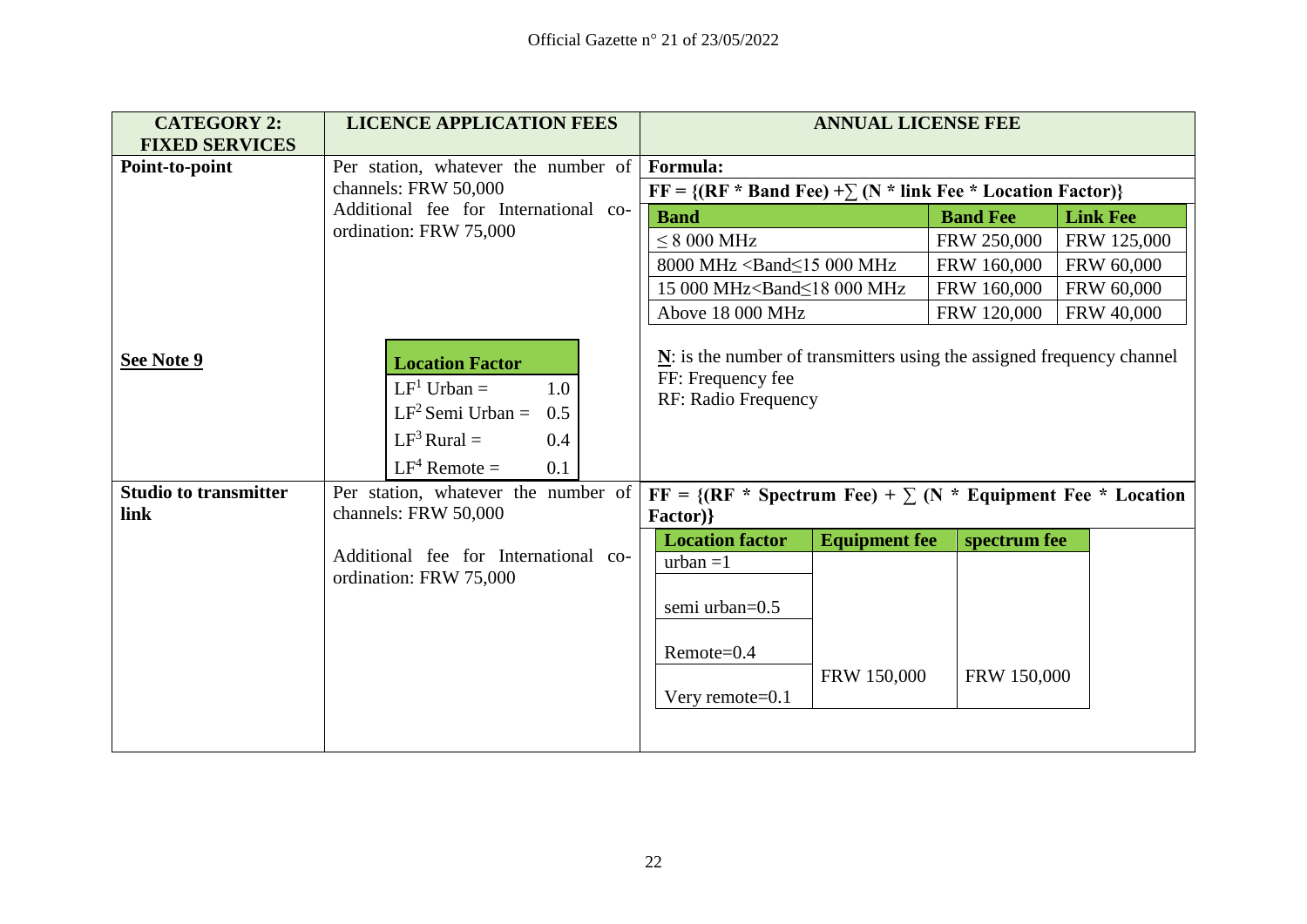| <b>CATEGORY 3:</b><br><b>BROADCASTING</b>                               | <b>LICENCE APPLICATION</b><br><b>FEES</b>                       |                                                                                                                                                                                               | <b>ANNUAL LICENSE FEE</b>                                                                                                |                                                                                                                                               |  |
|-------------------------------------------------------------------------|-----------------------------------------------------------------|-----------------------------------------------------------------------------------------------------------------------------------------------------------------------------------------------|--------------------------------------------------------------------------------------------------------------------------|-----------------------------------------------------------------------------------------------------------------------------------------------|--|
| <b>PRIVATE</b><br><b>SOUND</b><br><b>BROADCASTING</b><br><b>STATION</b> | Per station, whatever the<br>number of channels: FRW<br>50,000  | <b>Location</b><br>Kigali<br>Provinces<br>Power (ERP)<br>$P \leq 100$ W<br>100 < P < 500<br>500 W $\leq P \leq 1000$<br>1000 < P < 2000<br>2000 and above<br>AM channel fee<br>FM channel fee | <b>Location Factor</b><br>0.5<br><b>Coverage factor</b><br>3<br>$\overline{4}$<br>6<br>8<br>FRW 2,000,000<br>FRW 500,000 | <b>Formula:</b> $FF = (N * Location)$<br>Factor*Coverage Factor*<br>Channel<br>fee)<br>Where:<br>$N$ : is the number of frequency<br>channels |  |
| <b>TELEVISION</b><br><b>BROADCASTING</b><br><b>SERVICES</b>             | Per station, whatever the<br>number of channels: FRW<br>100,000 | Formula: $FF = \sum (N * Location Factor * Channel fee)$<br>$N$ : is the number of frequency channels<br>Channel fee:<br>Location<br>Kigali:<br>0.5<br>Province:                              | FRW 5,000,000<br><b>Location</b> factor                                                                                  |                                                                                                                                               |  |

| <b>CATEGORY 4: AMATEUR</b><br><b>SERVICE</b>                              | <b>LICENCE APPLICATION FEES</b> | <b>ANNUAL LICENSE FEE</b>       |  |
|---------------------------------------------------------------------------|---------------------------------|---------------------------------|--|
| <b>FIXED, MOBILE OR RELAY   Per station: FRW 10,000</b><br><b>STATION</b> |                                 | <b>Per station: FRW 100,000</b> |  |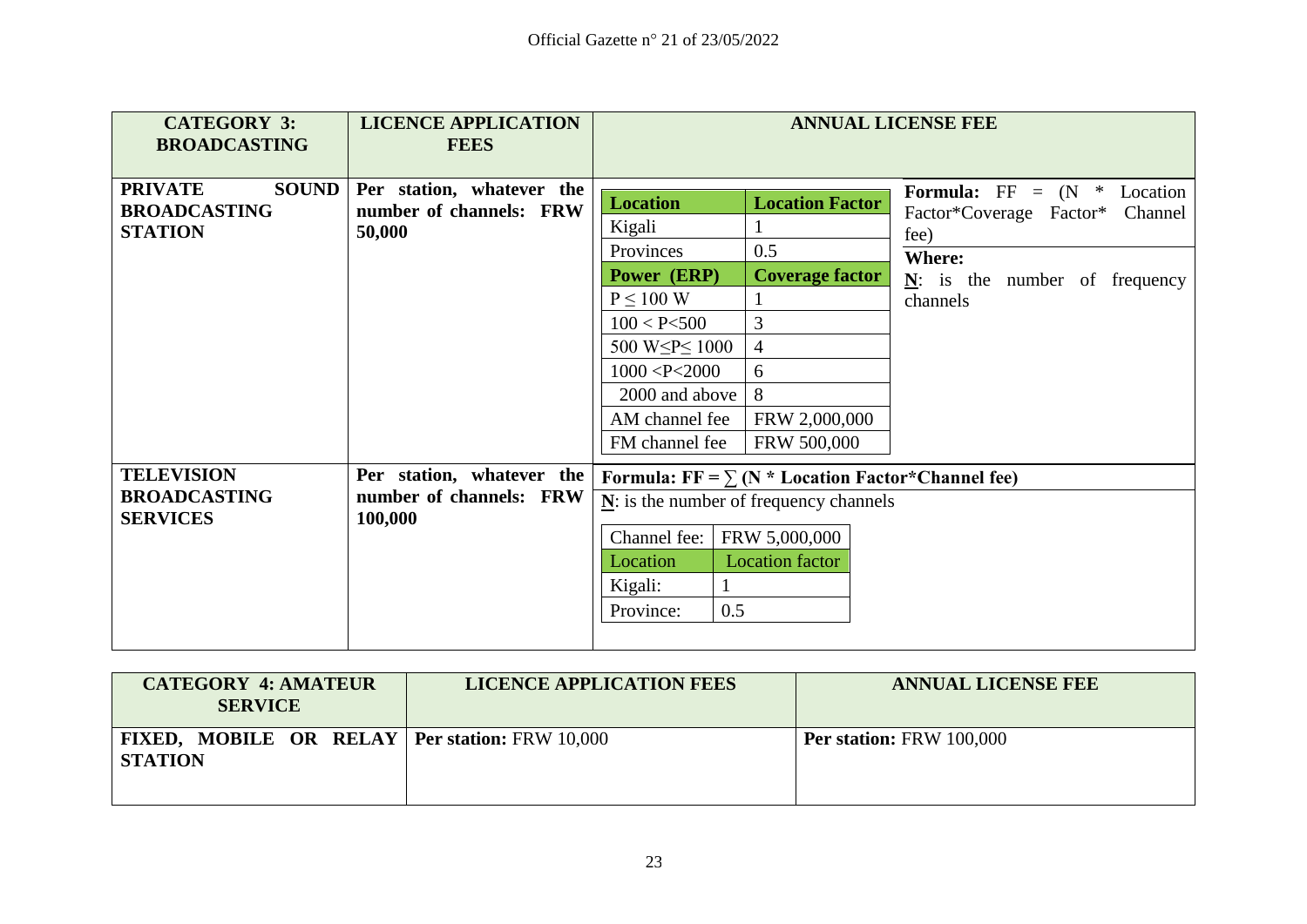| <b>CATEGORY 5: SHORT RANGE</b><br><b>APPLICATIONS</b> | <b>LICENCE APPLICATION FEES</b> | <b>ANNUAL LICENSE FEE</b> |
|-------------------------------------------------------|---------------------------------|---------------------------|
| <b>LOW POWER DEVICES *</b>                            |                                 | <i>Exempted</i>           |

| <b>CATEGORY 6: COMMERCIAL</b><br><b>SERVICES</b> | <b>LICENCE APPLICATION</b><br><b>FEES</b>                      | <b>ANNUAL LICENSE FEE</b>                                                 |
|--------------------------------------------------|----------------------------------------------------------------|---------------------------------------------------------------------------|
| <b>PAGING</b>                                    | Per base station and per<br>channel: FRW<br>assigned<br>50,000 | <b>Per base station: FRW 10,000</b><br>Per assigned channel: FRW 250,000  |
| <b>TRUNKING NETWORKS</b>                         | Per base station and per                                       | Per base station: FRW 10,000                                              |
|                                                  | <b>FRW</b><br>assigned<br>channel:<br>50,000                   | Per assigned channel: FRW 1,000,000                                       |
| <b>MOBILE SERVICE</b>                            | <b>FRW</b><br>network:<br>Per                                  | 5.1. CELLULAR                                                             |
|                                                  | 1,000,000                                                      | $FF = (RF * Band Unit Free) + \sum (N * Transmitter Unit Free *Location)$ |
| See Note 5, 6 and 9                              |                                                                | Factor)                                                                   |
|                                                  |                                                                | <b>Location</b> factor                                                    |
|                                                  |                                                                | Urban                                                                     |
|                                                  |                                                                | 0.5<br>semi urban                                                         |
|                                                  |                                                                | 0.4<br>remote                                                             |
|                                                  |                                                                | 0.1<br>very remote                                                        |
|                                                  |                                                                |                                                                           |
|                                                  |                                                                | transmitter unit fee<br><b>Band unit fee</b><br><b>B</b> and              |
|                                                  |                                                                | <b>Band 900</b><br>FRW 27,061<br>FRW 9,020,369.00                         |
|                                                  |                                                                | FRW 9,020,369.00<br>FRW 27,061<br><b>Band 1800</b>                        |
|                                                  |                                                                |                                                                           |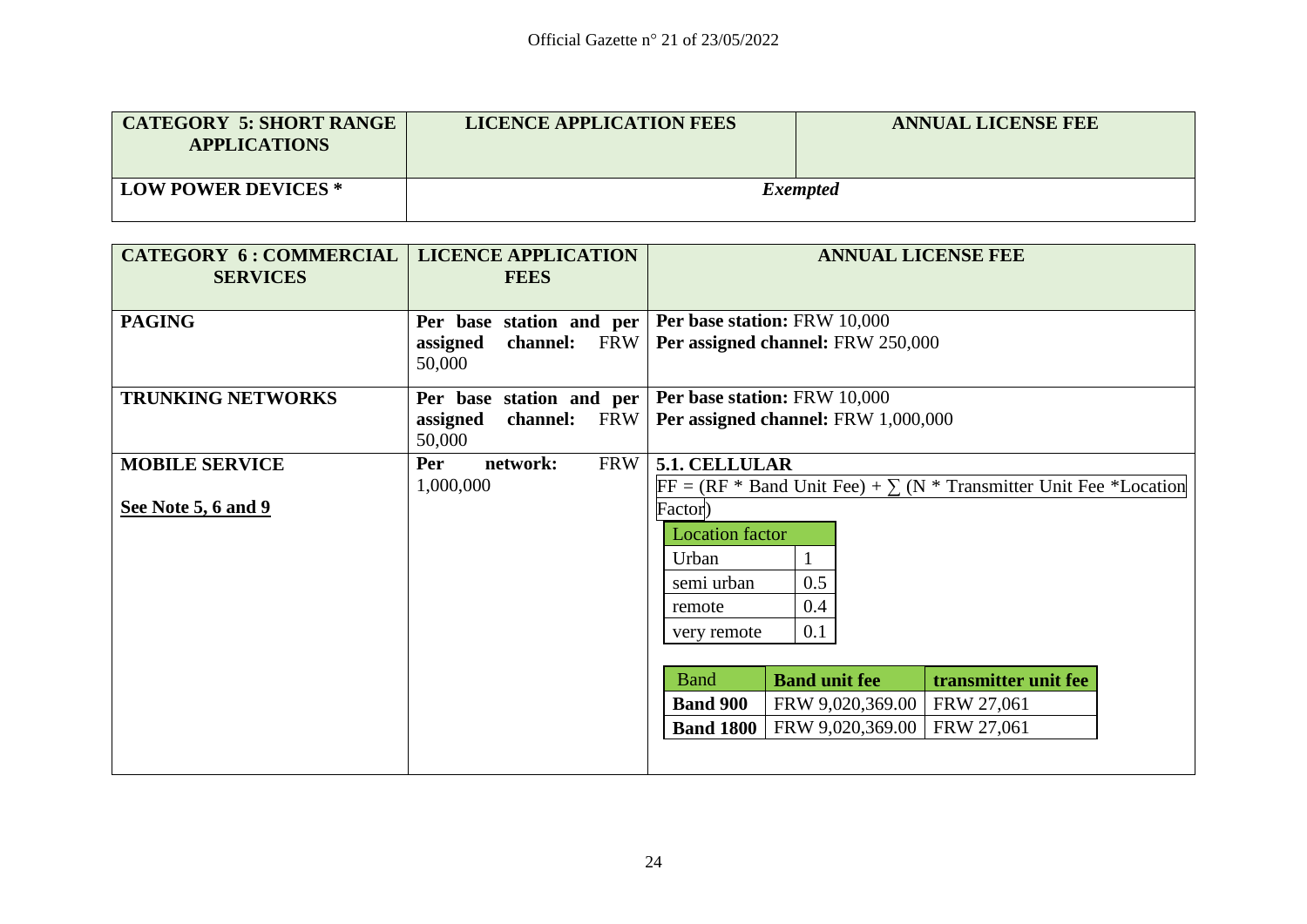| <b>CATEGORY 6: COMMERCIAL</b><br><b>SERVICES</b> | <b>LICENCE APPLICATION</b><br><b>FEES</b>                             |                                                           |                                           | <b>ANNUAL LICENSE FEE</b>                                                 |
|--------------------------------------------------|-----------------------------------------------------------------------|-----------------------------------------------------------|-------------------------------------------|---------------------------------------------------------------------------|
|                                                  |                                                                       |                                                           |                                           |                                                                           |
|                                                  |                                                                       | 5.2. IMT SERVICES                                         |                                           |                                                                           |
|                                                  |                                                                       |                                                           |                                           | $FF = (RF * Band Unit Free) + \sum (N * Transmitter Unit Free *Location)$ |
|                                                  |                                                                       | Factor)                                                   |                                           |                                                                           |
|                                                  |                                                                       | <b>Bands</b>                                              | <b>Band unit fee</b>                      | transmitter unit fee                                                      |
|                                                  |                                                                       | N.B: Location factor same as for Cellular                 | all bands   FRW 9,020,369.00   FRW 27,061 |                                                                           |
|                                                  |                                                                       |                                                           |                                           |                                                                           |
|                                                  |                                                                       | <b>5.3 TV WHITE SPACES</b>                                |                                           |                                                                           |
|                                                  |                                                                       | $FF = \sum (N * Band Unit \text{ Free *Location Factor})$ |                                           |                                                                           |
|                                                  |                                                                       |                                                           | Band Unit fee: FRW 500,000                |                                                                           |
|                                                  |                                                                       | <b>Location factor</b>                                    |                                           |                                                                           |
|                                                  |                                                                       | Urban                                                     |                                           |                                                                           |
|                                                  |                                                                       | semi urban                                                | 0.5                                       |                                                                           |
|                                                  |                                                                       | remote                                                    | 0.4                                       |                                                                           |
|                                                  |                                                                       | very remote                                               | 0.1                                       |                                                                           |
| <b>TERRESTRIAL FIXED LINKS</b>                   | Per station, whatever the<br>number of channels:<br><b>FRW 50,000</b> | Same rate as Category 2                                   |                                           |                                                                           |
| <b>Satellite services</b>                        | <b>Defined in the Satellites Regulations frequency</b>                |                                                           |                                           |                                                                           |

## **Notes**

- 1. For planning purposes, the Regulatory Authority may limit either the emitted power or the antenna height, or both.
- 2. If a network uses several channels, the amount due for a given base or relay station is the indicated amount multiplied by the number of channels transmitted by this station. For networks without fixed stations, the indicated amount is multiplied by the number of used channels.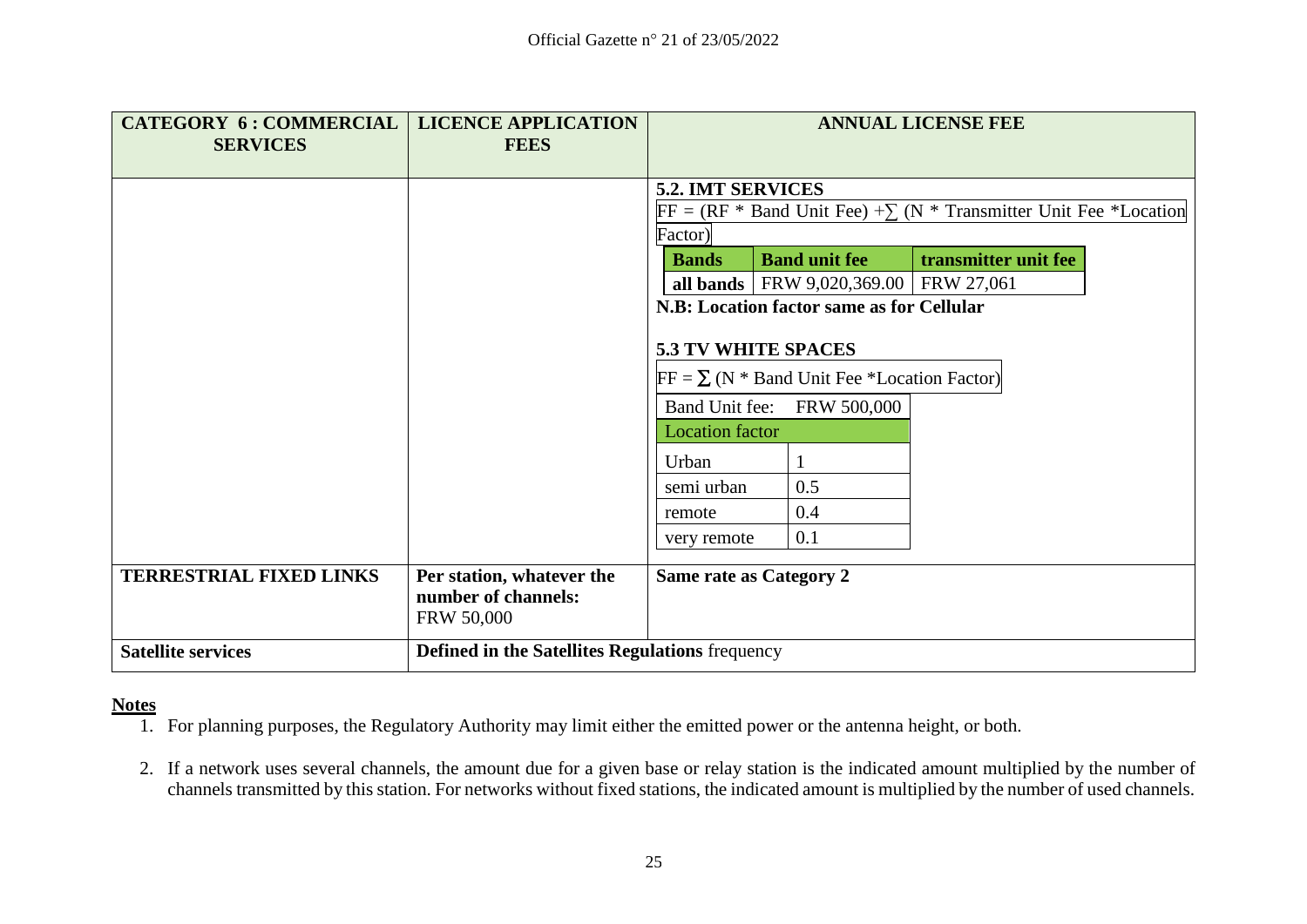- 3. For duplex channels, the due amount for a given channel is the indicated amount multiplied by two (*the number of centre frequencies in each channel)*.
- 4. By definition, fixed service networks include only fixed stations.
- 5. When frequency bands are segmented in channels, the occupied bandwidth is equal to the difference between the reference frequencies of two adjacent channels. Bandwidths are rounded to the upper number of units (1unit = 1MHz").
- 6. The Low Power Devices specifications and category will be determined by the Regulatory Board.
- 7. The number of assigned MHz is computed by adding the two bands (transmit mobile to fixed + transmit fixed to mobile). It is rounded to the upper tenth of MHz.

## **8. The definition criteria for discounts**

- a. Urban Kigali metropolitan;
- b. Semi urban as defined by the Ministry in charge of infrastructure (Rwanda Urban Development Program i.e. Rusizi, Rubavu; Nyagatare, Musanze, Muhanga and Huye;
- c. Other settled areas in rural or remote location and along road networks connecting cities;
- d. Very remote areas such as national parks, forests of the national electric grid.

## **9. Band unit fee for Cellular and IMT services**

The band unit fee for cellular and IMT services must increase gradually over a 4 years period starting from the year of signature as follows:

| Year       | Band unit fee for 2G/3G and IMT |
|------------|---------------------------------|
|            | FRW 4,329,777                   |
|            | FRW 6,765,277                   |
|            | FRW 8,818,332                   |
| $\sqrt{2}$ | FRW 9,020,369                   |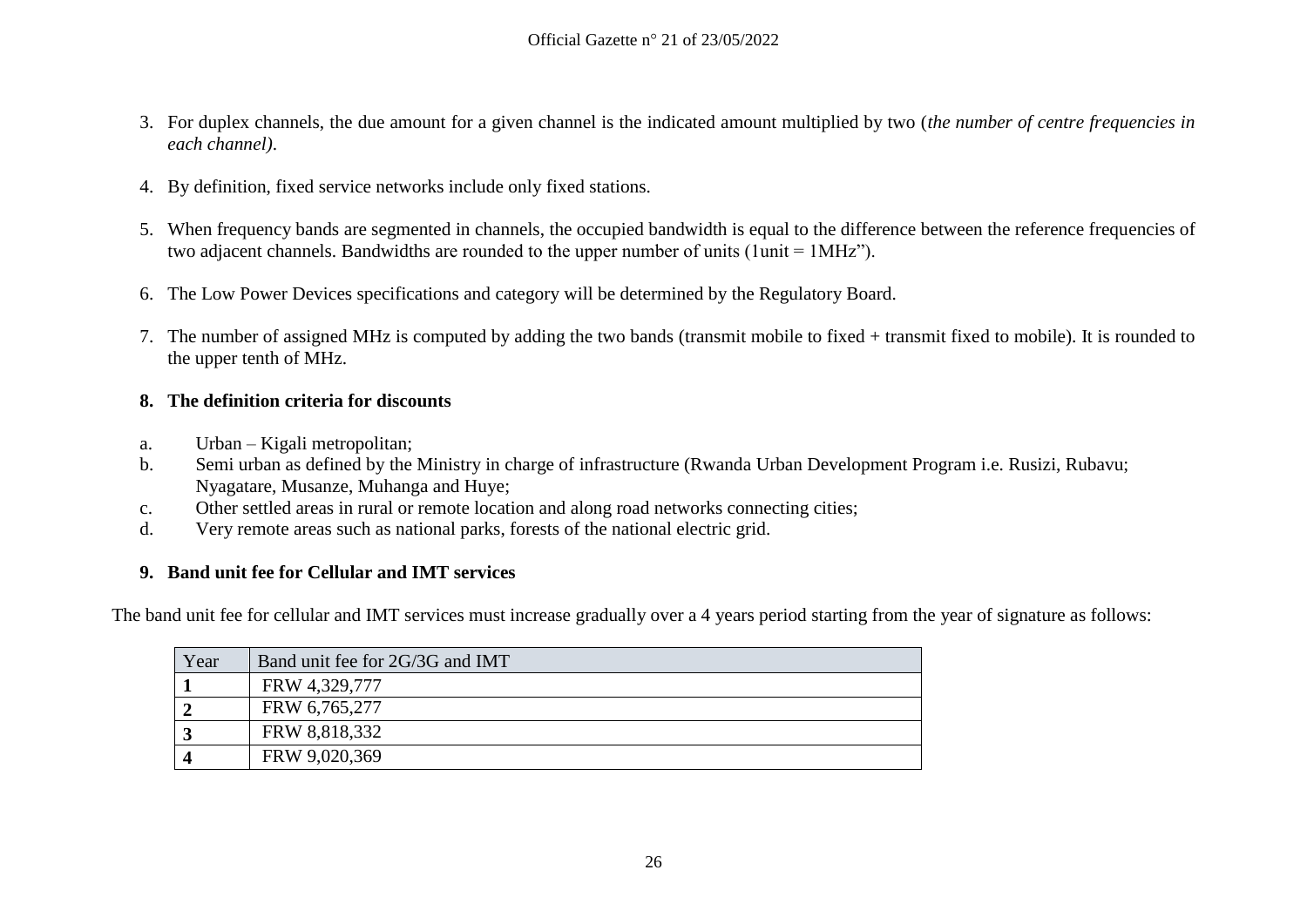|                                 |  |  |                                                                        | Bibonywe kugira ngo bishyirwe ku Seen to be annexed to Ministerial Order n°   Vu pour être annexé à l'Arrêté Ministériel |
|---------------------------------|--|--|------------------------------------------------------------------------|--------------------------------------------------------------------------------------------------------------------------|
|                                 |  |  |                                                                        | mugereka w'Iteka rya Minisitiri n° 001/MINICT/22 of 20/05/2022 determining n° 001/MINICT/22 du 20/05/2022 fixant les     |
|                                 |  |  | 001/MINICT/22 ryo ku wa 20/05/2022   radio communications license fees | droits de licence de communications radio                                                                                |
| rigena amafaranga yishyurwa ku  |  |  |                                                                        |                                                                                                                          |
| ruhushya rw'itumanaho rikoresha |  |  |                                                                        |                                                                                                                          |
| umurongo wa radiyo              |  |  |                                                                        |                                                                                                                          |
|                                 |  |  |                                                                        |                                                                                                                          |